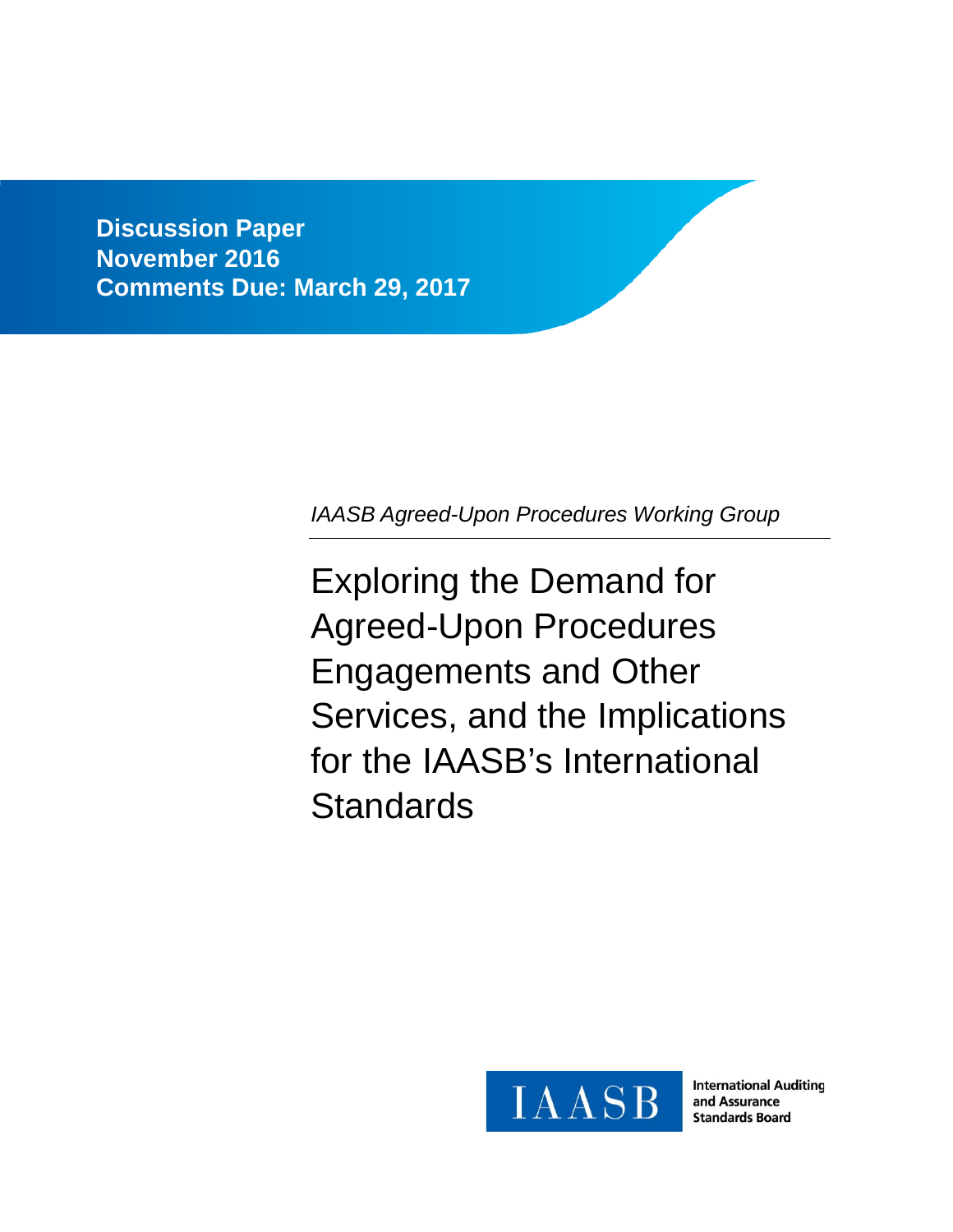#### **About the IAASB**

This document has been prepared by the IAASB's Agreed Upon Procedures (AUP) Working Group (the Working Group). It does not constitute an authoritative pronouncement of the IAASB, nor does it amend, extend or override the International Standards issued by the IAASB.

The objective of the IAASB is to serve the public interest by setting high-quality auditing, assurance, and other related standards and by facilitating the convergence of international and national auditing and assurance standards, thereby enhancing the quality and consistency of practice throughout the world and strengthening public confidence in the global auditing and assurance profession.

The IAASB develops auditing and assurance standards and guidance for use by all professional accountants under a shared standard-setting process involving the Public Interest Oversight Board, which oversees the activities of the IAASB, and the IAASB Consultative Advisory Group (CAG), which provides public interest input into the development of the standards and guidance. The structures and processes that support the operations of the IAASB are facilitated by the International Federation of Accountants (IFAC).

For copyright, trademark, and permissions information, please see page 25.



**International Auditing** and Assurance Standards Board.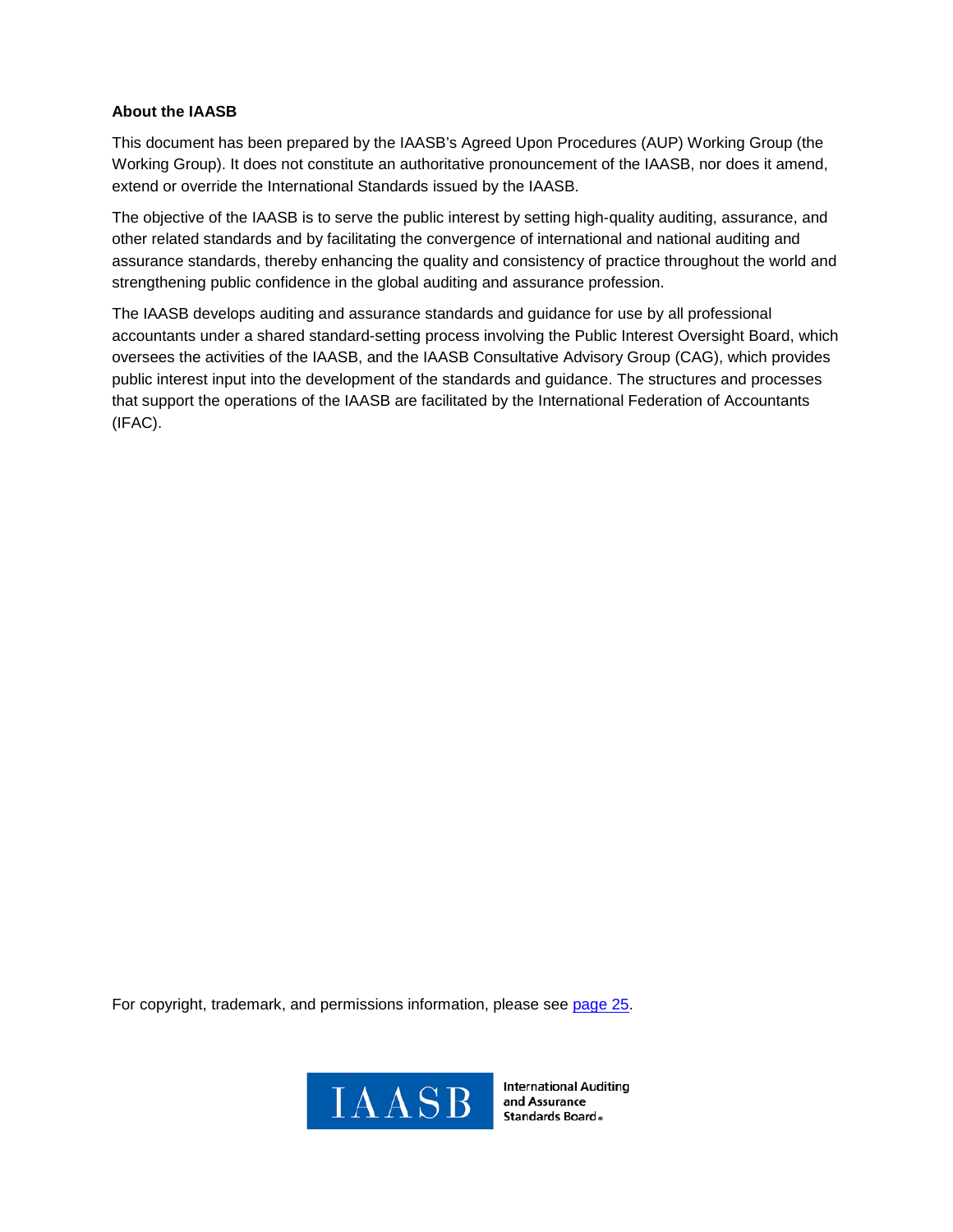# **EXPLORING THE DEMAND FOR AGREED-UPON PROCEDURES ENGAGEMENTS AND OTHER SERVICES, AND THE IMPLICATIONS FOR THE IAASB'S INTERNATIONAL STANDARDS**

#### **CONTENTS**

|     |                                                                                      | Page           |
|-----|--------------------------------------------------------------------------------------|----------------|
|     | The IAASB's Agreed-Upon Procedures Working Group and the Purpose of this Publication | 4              |
|     |                                                                                      | 5              |
| I.  |                                                                                      | $\overline{7}$ |
|     | Who Uses an AUP Report? Why Are AUP Engagements Performed and                        | $\overline{7}$ |
|     |                                                                                      | $\overline{7}$ |
| Ш.  |                                                                                      | 9              |
|     | The Role of Professional Judgment and Professional Skepticism in an AUP Engagement   | 9              |
|     |                                                                                      | 11             |
|     | Terminology in Describing Procedures and Reporting Factual Findings in an AUP Report | 13             |
|     |                                                                                      | 14             |
|     |                                                                                      | 15             |
|     |                                                                                      | 16             |
|     |                                                                                      | 16             |
|     | Recommendations Made in Conjunction with AUP Engagements                             | 18             |
| Ш.  |                                                                                      | 19             |
|     |                                                                                      | 19             |
|     | Prioritizing the IAASB's Work between ISRS 4400 and Multi-Scope Engagements          | 20             |
| IV. |                                                                                      | 21             |
|     |                                                                                      | 22             |
|     |                                                                                      | 24             |
|     | Examples of Subject Matter Information on which AUP Engagements May be Performed     | 24             |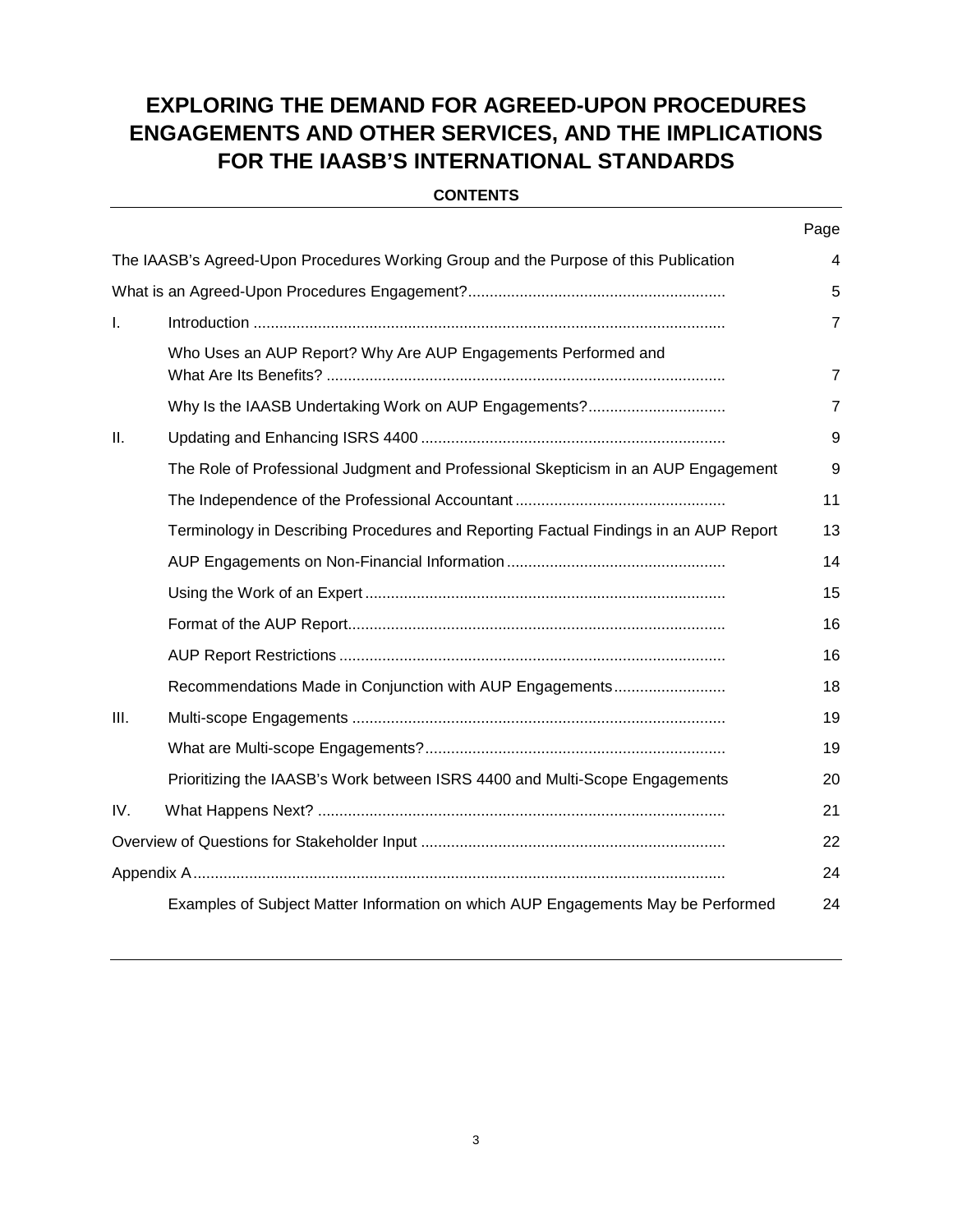# **The IAASB's Agreed-Upon Procedures Working Group and the Purpose of this Publication**

This publication has been prepared by the IAASB's AUP Working Group. The Working Group was formed in 2015 to assist the IAASB in its information-gathering activities to understand the use of AUP engagements, national developments in relation to standards addressing AUP engagements, and broader market needs.

The purposes of this Discussion Paper are to:

- Highlight the key features of AUP engagements performed in accordance with the IAASB's ISRS 4400;1
- Highlight the results of the research and outreach performed to date by the Working Group; and
- Obtain views from stakeholders on the issues in this Discussion Paper to help inform the development of a standard-setting project proposal to revise ISRS 4400 and any other activities that may be necessary.

In particular, this Discussion Paper explores:

- Current demands for AUP engagements, the implications for standard-setting by the IAASB and, in particular, the extent to which users and practitioners find existing requirements and guidance helpful in undertaking an AUP engagement and producing an AUP report<sup>2</sup> that is valued by users (**Section II**); and
- The demand for engagements that combine reasonable assurance engagements, limited assurance engagements and non-assurance engagements, such as AUP engagements, to meet emerging needs (**Section III**).

AUP engagements are frequently used by regulators, funding bodies, creditors and other users. Not-forprofit organizations such as charitable organizations and other entities often engage Small and Medium Practices (SMP) to perform AUP engagements. As the demand for AUP engagements continues to grow, stakeholder views will be helpful to the IAASB in determining what is needed to meet stakeholders' needs, including standard-setting and other possible actions. Questions have been included throughout this document, but are listed in full on pages 22–23.

 <sup>1</sup> International Standard on Related Services (ISRS) 4400, *Engagements to Perform Agreed-Upon Procedures Regarding Financial Information*

<sup>2</sup> When using the term 'AUP report' in this Discussion Paper the Working Group refers to a report on factual findings.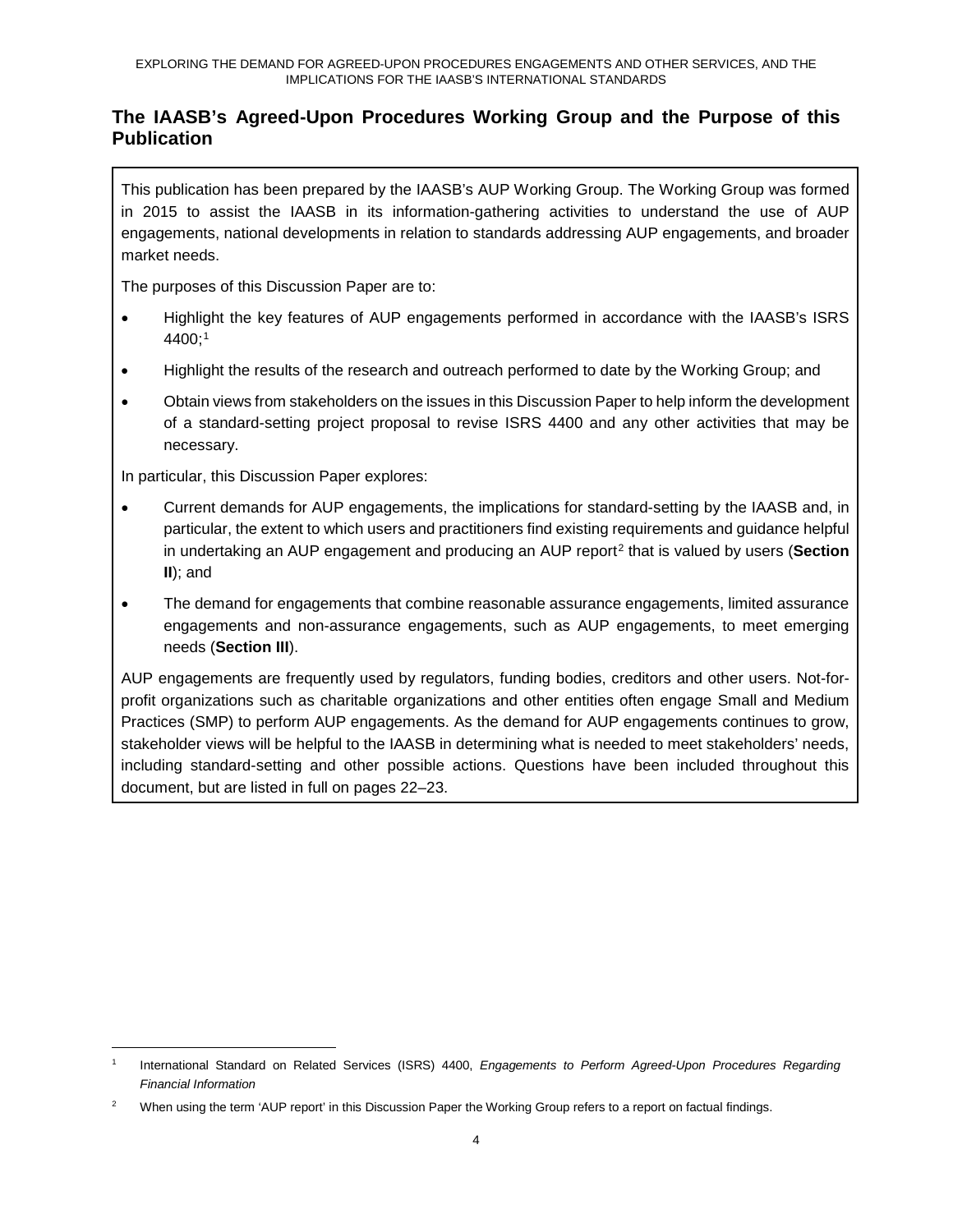# **What is an Agreed-Upon Procedures Engagement?**

ISRS 4400 establishes requirements and provides guidance for performing an AUP engagement. Under ISRS 4400, an AUP engagement involves a practitioner performing procedures that have been agreed to by the practitioner, the entity and any appropriate third parties, and reporting on the factual findings based on the procedures performed. In conducting an AUP engagement in accordance with ISRS 4400, the practitioner does not express an opinion. Users of the AUP report assess for themselves the factual findings based on the procedures performed and draw their own conclusions. Appendix A provides some examples of subject matter information on which AUP engagements may be performed.

In contrast, an assurance engagement involves the evaluation or measurement of a subject matter (such as financial transactions and events) against a set of criteria (such as a financial reporting framework) to reach a reasonable assurance conclusion (such as an audit opinion) or a limited assurance conclusion (such as a review conclusion). A reasonable assurance conclusion conveys the practitioner's opinion on the outcome of the measurement or evaluation of the underlying subject matter against criteria. A limited assurance conclusion conveys whether, based on the procedures performed and evidence obtained, anything has come to the practitioner's attention to cause the practitioner to believe the subject matter information is materially misstated.

| <b>Engagement Type</b>                                  |                                                                                                                               |                                                                   |                                                                                                                |  |  |  |
|---------------------------------------------------------|-------------------------------------------------------------------------------------------------------------------------------|-------------------------------------------------------------------|----------------------------------------------------------------------------------------------------------------|--|--|--|
| <b>AUP</b>                                              | <b>Compilation</b>                                                                                                            | <b>Review</b>                                                     | Audit                                                                                                          |  |  |  |
| <b>Standards</b>                                        |                                                                                                                               |                                                                   |                                                                                                                |  |  |  |
| <b>ISRS 4400</b>                                        | ISRS 4410 (Revised),<br>Engagements to<br>Compile Financial<br><b>Information</b>                                             | International Standards<br>on Review<br>Engagements (or<br>ISREs) | <b>International Standards</b><br>on Auditing (or ISAs)                                                        |  |  |  |
| <b>Assurance</b>                                        |                                                                                                                               |                                                                   |                                                                                                                |  |  |  |
| None                                                    | None                                                                                                                          | Limited                                                           | Reasonable                                                                                                     |  |  |  |
| <b>Work Effort</b>                                      |                                                                                                                               |                                                                   |                                                                                                                |  |  |  |
| AUP, as the basis for the<br>report on factual findings | Assisting management<br>with the preparation<br>and presentation of<br>financial information                                  | Primarily inquiry and<br>analytical procedures                    | Risk assessment and<br>audit procedures that<br>respond to the<br>identified risks of<br>material misstatement |  |  |  |
| Report                                                  |                                                                                                                               |                                                                   |                                                                                                                |  |  |  |
| Report on factual findings                              | Report communicating<br>the nature of the<br>compilation<br>engagement and the<br>practitioner's role and<br>responsibilities | Conclusion                                                        | Opinion                                                                                                        |  |  |  |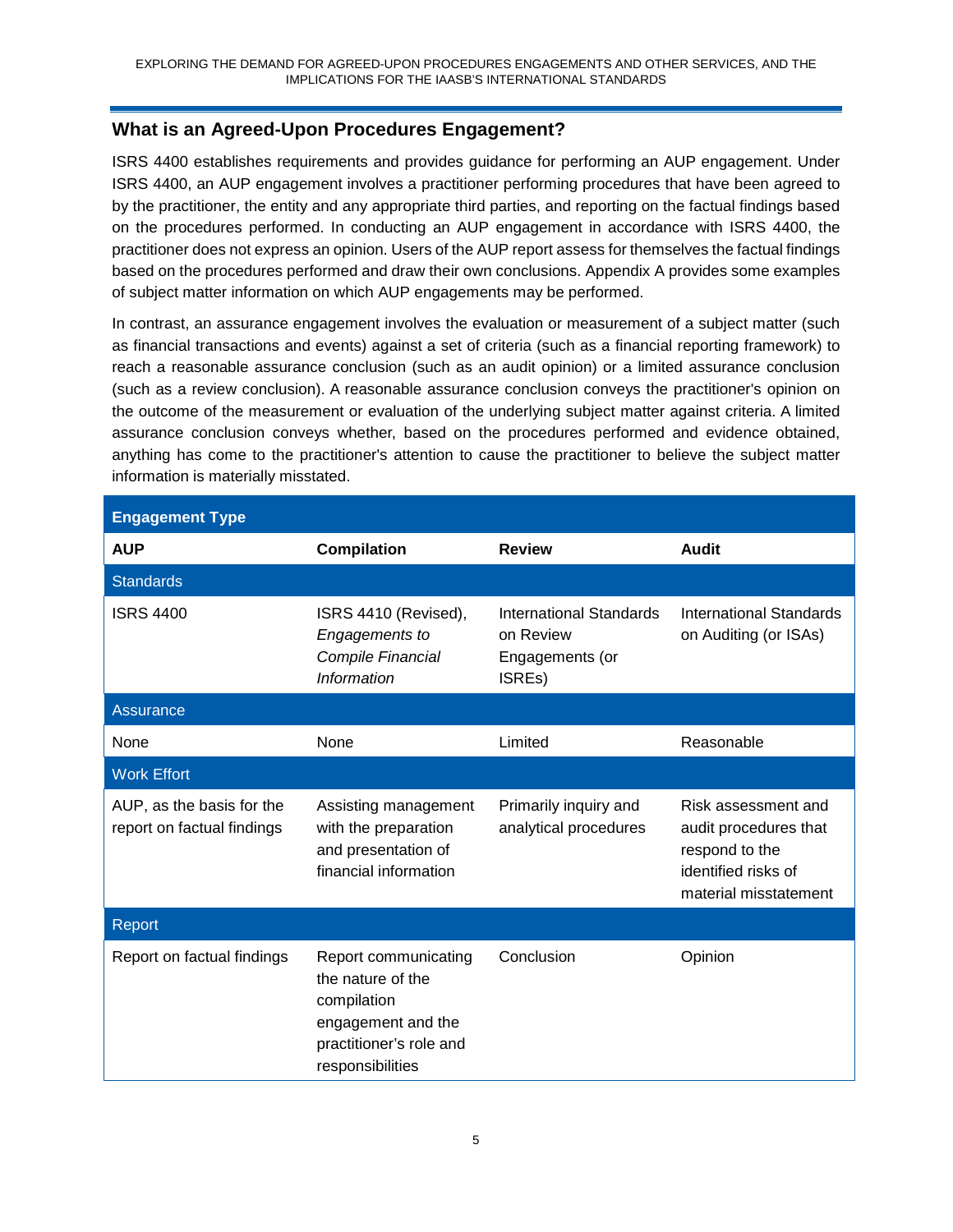#### EXPLORING THE DEMAND FOR AGREED-UPON PROCEDURES ENGAGEMENTS AND OTHER SERVICES, AND THE IMPLICATIONS FOR THE IAASB'S INTERNATIONAL STANDARDS

The publication, *Choosing the Right Service: Comparing Audit, Review, Compilation, and Agreed-Upon Procedure Services*, published by IFAC's SMP Committee, may be useful in understanding the range of audit, review, compilation, and AUP services that small- and medium-sized practices can provide to meet the needs of their clients.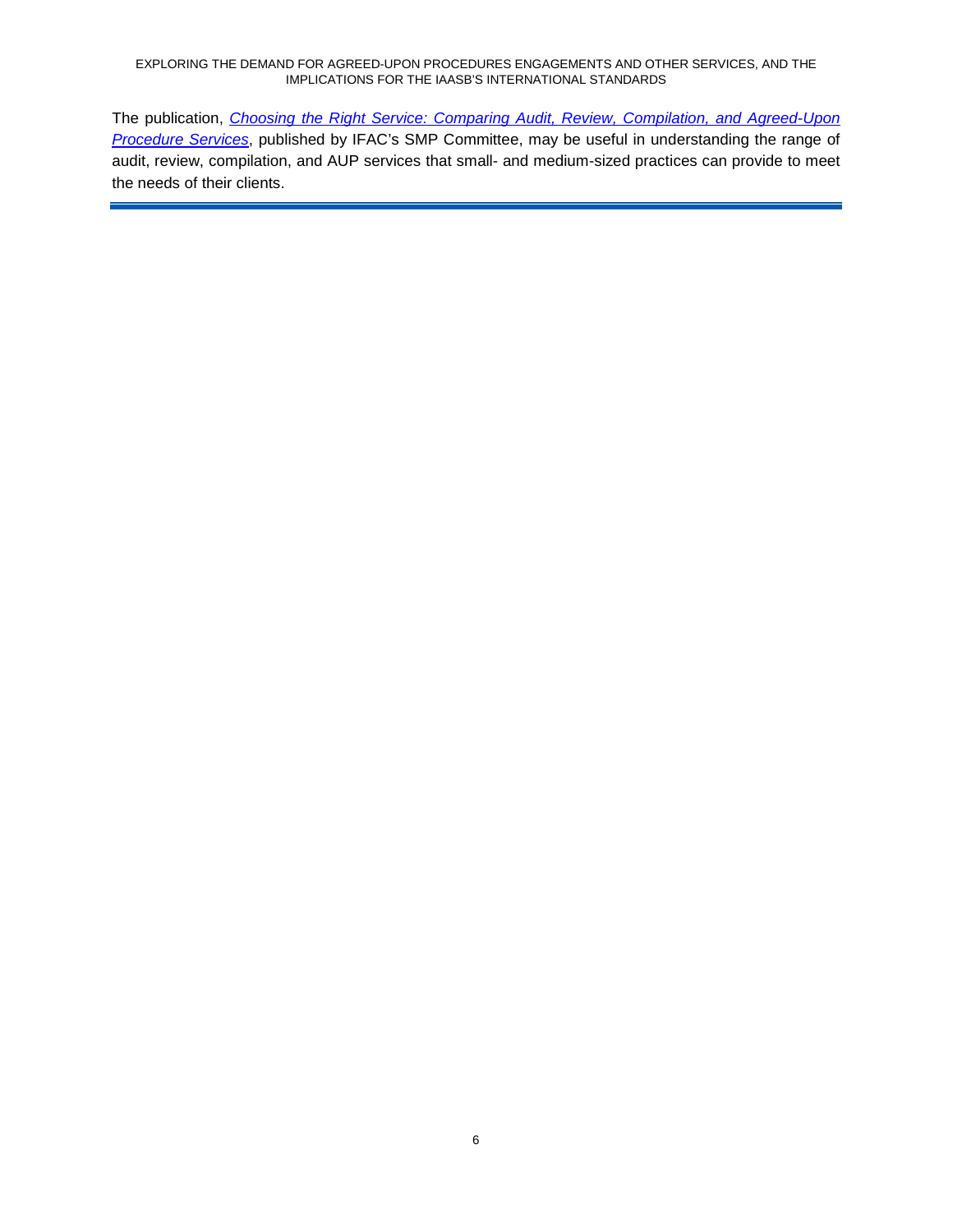# I. **Introduction**

### **Who Uses an AUP Report? Why Are AUP Engagements Performed and What Are Its Benefits?**

- 1. A wide range of stakeholders use AUP reports for a variety of reasons. For example, regulators, funding bodies, creditors and others ask for AUP reports to support or complement information such as audited financial statements or loan or grant applications. AUP engagements may be requested on financial and non-financial information.
- 2. The demand for AUP engagements continues to grow, in particular in relation to the need for increased accountability around funding and grants. In addition, changes in regulation (such as the increase in audit exemption thresholds in many jurisdictions) has also driven demand for AUP engagements, especially from stakeholders in smaller entities, as the increased audit exemption thresholds prompt stakeholders to look for alternative services to an audit. For example, banks in some jurisdictions request AUP engagements on receivables and inventory in lieu of audited financial statements.
- 3. Although AUP engagements do not result in an assurance conclusion, they are valued because:
	- They can be tailored to address specific needs in a more efficient and targeted manner than audits or reviews; and
	- They are performed by professional accountants who act with objectivity, professional competence and due care.3

#### **Why Is the IAASB Undertaking Work on AUP Engagements?**

- 4. ISRS 4400 was developed over 20 years ago and continues to be widely used in many jurisdictions. In its *2012‒2014 Strategy and Work Program*, the IAASB planned to revise ISRS 4400 to respond to broad calls from SMPs and other stakeholders who had indicated that investors, banks and other providers of capital often request an entity to have an AUP engagement performed by a practitioner, in lieu of an audit or to have specific procedures performed. It was also noted that the standard needs to be updated to the Clarity format.<sup>4</sup> This project was postponed to the *Work Plan for 2015–2016* (the Work Plan)<sup>5</sup> due to the prioritization of the IAASB's Auditor Reporting project.
- 5. In the intervening period, a number of jurisdictions, national standard setters (NSS) and professional accounting bodies such as the Australian Auditing and Assurance Standards Board (AUASB), the American Institute of Certified Public Accountants (AICPA) and the Royal Netherlands Institute of Chartered Accountants have undertaken work to explore how AUP engagements can be enhanced in light of the increasing demand.

<sup>&</sup>lt;sup>3</sup> The IAASB's Integrated Reporting Working Group is exploring the concept of credibility and trust in its Discussion Paper, *Supporting Credibility and Trust in Emerging Forms of External Reporting: Ten Key Challenges for Assurance Engagements*. The Integrated Reporting Working Group's Discussion Paper may be of interest to some readers.

To revise ISRS 4400 in the Clarity format would broadly comprise the following:

<sup>•</sup> Identifying the practitioner's overall objectives when conducting an AUP engagement in accordance with ISRS 4400, and clarifying the practitioner's obligations in relation to those objectives;

<sup>•</sup> Clarifying the obligations on practitioners by separating the requirements from application and other explanatory material, and rearticulating some of the language used to communicate such requirements; and

<sup>•</sup> Improving the overall readability and understandability of ISRS 4400 through structural and drafting improvements.

<sup>5</sup> http://www.ifac.org/system/files/publications/files/IAASB-Work-Plan-2015-2016.pdf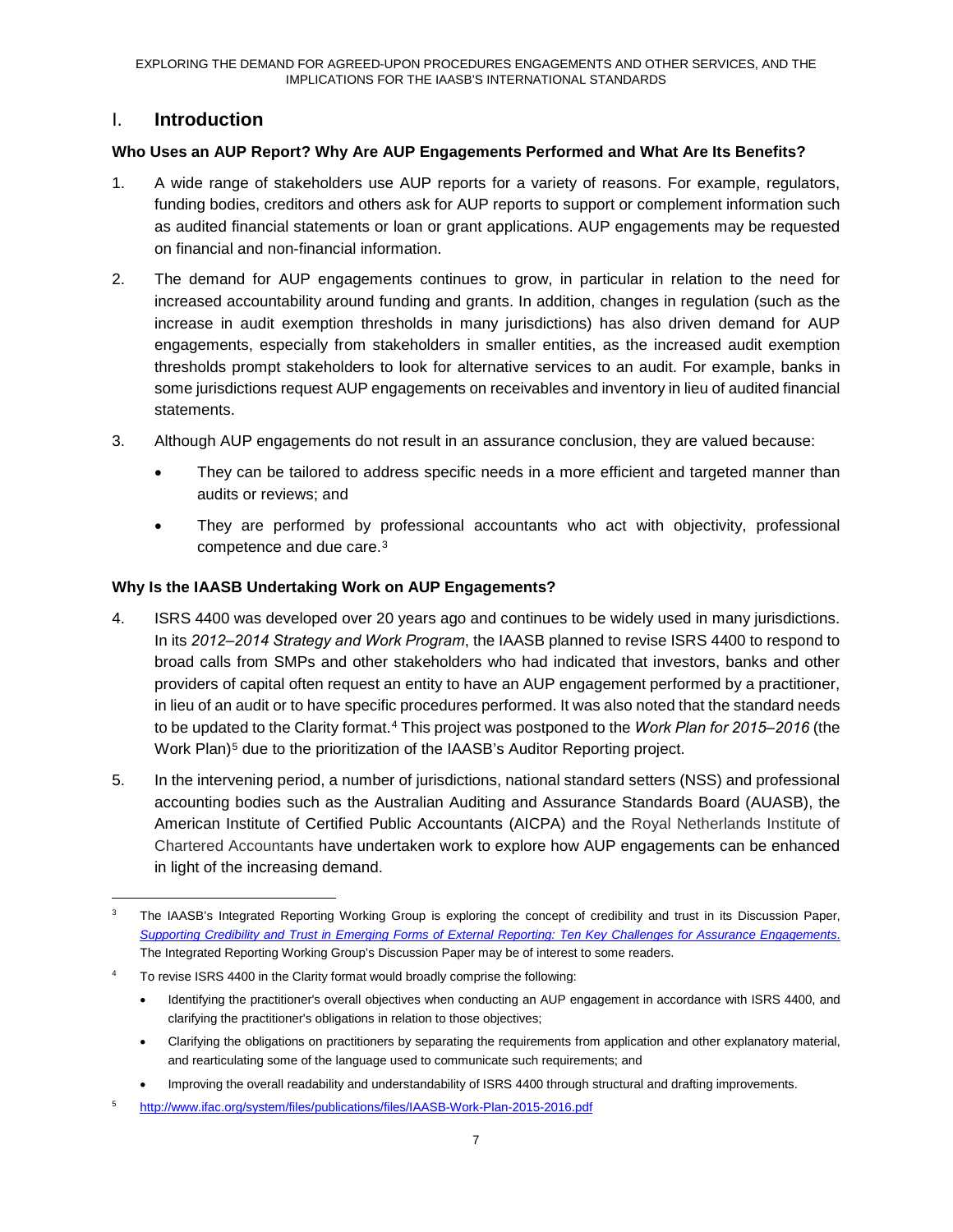6. In its Work Plan, the IAASB agreed that it was important to further consider what could be done in relation to standards for services for entities that do not require an audit of financial statements. The Work Plan noted:

> "As the IAASB contemplates work on the topic of AUP in the next Work Plan, it has been noted that "hybrid" engagements, using a combination of procedures derived from review, compilation and AUP engagements, are being performed in some jurisdictions as a means of meeting the emerging needs of small and medium sized entities, among others. Accordingly, wider consideration will be given to exploring these evolving types of engagements to consider whether standard-setting or other activities may be appropriate, in light of the existing standards that may be applicable to these services in the IAASB's current suite of standards."

**The IAASB established the Working Group to consider AUP engagements and other more holistic issues related to AUP engagements and to inform the IAASB's decisions regarding these matters.** 

**The Working Group consists of representatives from NSS that have recently completed AUP engagement standards, a member of an advisory group representing SMPs, and others who deal with AUP engagements in various capacities.**

**Since its inception in 2015, the Working Group has conducted outreach with:**

- **Users of AUP engagements such as securities regulators and funding agencies;**
- **NSS in Africa, Asia, Europe and North America;**
- **Practitioners performing AUP engagements, including representatives from large multinational firms and the IFAC's SMP Committee; and**
- **Other organizations subject to regulatory oversight, such as the Organisation for Economic Co-operation and Development.**

**The Working Group has also benefited from the insights gained from the robust discussions on AUP engagements at the IAASB's March 2015, June 2015, March 2016, June 2016, and September 2016 meetings as well as the IAASB CAG September 2015 and March 2016 meetings.6**

**Relevant national developments have also been considered as part of the Working Group's information gathering activities, including the use of AUP engagements, what motivated NSS to make changes to their national standards, the nature and extent of changes from ISRS 4400 made by NSS in developing national standards, guidance on AUP in various jurisdictions, and the key issues that were deliberated at the national level.**

Agenda material for the IAASB and IAASB CAG meetings is available at www.iaasb.org/projects/agreed-upon-procedures.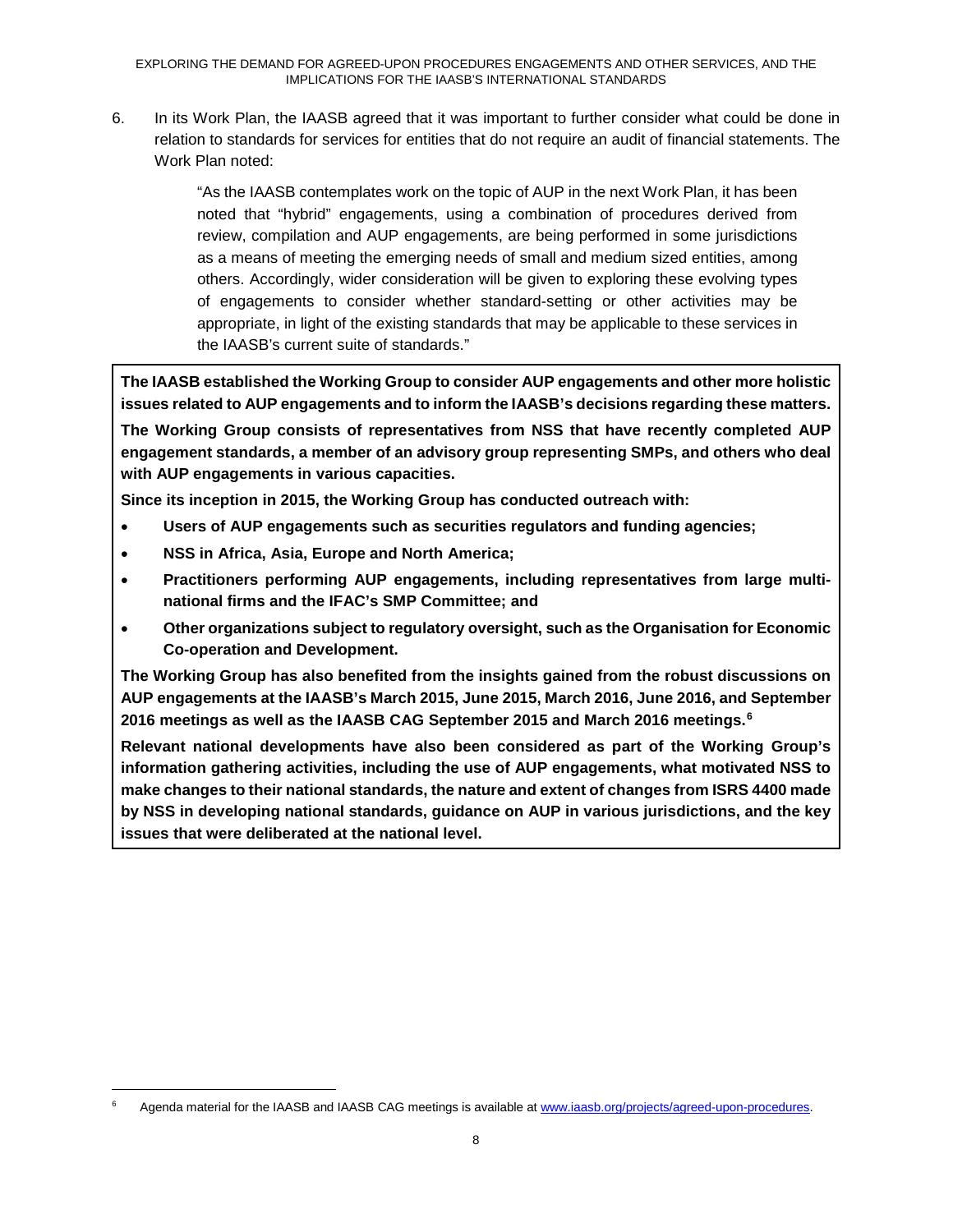# II. **Updating and Enhancing ISRS 4400**

- 7. AUP engagements are used either as stand-alone engagements or as elements within multi-scope engagements (explored further in **Section III** of this paper). The Working Group's outreach confirmed that AUP engagements are widely used, and many stakeholders welcomed the IAASB's inclusion of work on AUP engagements in its Work Plan.
- 8. Possible modifications to the requirements of ISRS 4400 identified by stakeholders in outreach as meriting further exploration and consideration include:
	- The role of professional judgment and professional skepticism in an AUP engagement;
	- The independence of the professional accountant;
	- Terminology in describing procedures and reporting factual findings in an AUP report;
	- AUP engagements on non-financial information;
	- Using the work of an expert;
	- Format of the AUP report;
	- AUP report restrictions; and
	- Recommendations made in conjunction with AUP engagements.

Each area is discussed in more detail below.

### **The Role of Professional Judgment and Professional Skepticism in an AUP Engagement**

#### *Professional Judgment*

- 9. There are different views about professional judgment in the context of an AUP engagement. The *Preface to the International Quality Control, Auditing, Review, Other Assurance, and Related Services Pronouncements* states that the nature of International Standards requires the professional accountant to exercise professional judgment in applying them.7 However, professional judgment is not discussed in ISRS 4400. A question arises as to what role, if any, professional judgment plays in an AUP engagement.
- 10. In the Working Group's view, the exercise of professional judgment is never suspended in an AUP engagement. However, the exercise of professional judgment may be limited to its exercise in the context of professional competence and due care.

Professional Judgment in the Context of Professional Competence and Due Care

11. ISRS 4400 requires the practitioner to comply with the International Ethics Standards Board for Accountants' (IESBA), *Code of Ethics for Professional Accountants* (IESBA Code).8 The IESBA Code requires a practitioner to exercise professional competence and due care when performing a "non-

 <sup>7</sup> *Preface to the International Quality Control, Auditing, Review, Other Assurance, and Related Services Pronouncements,*  paragraph 17

ISRS 4400, paragraph 7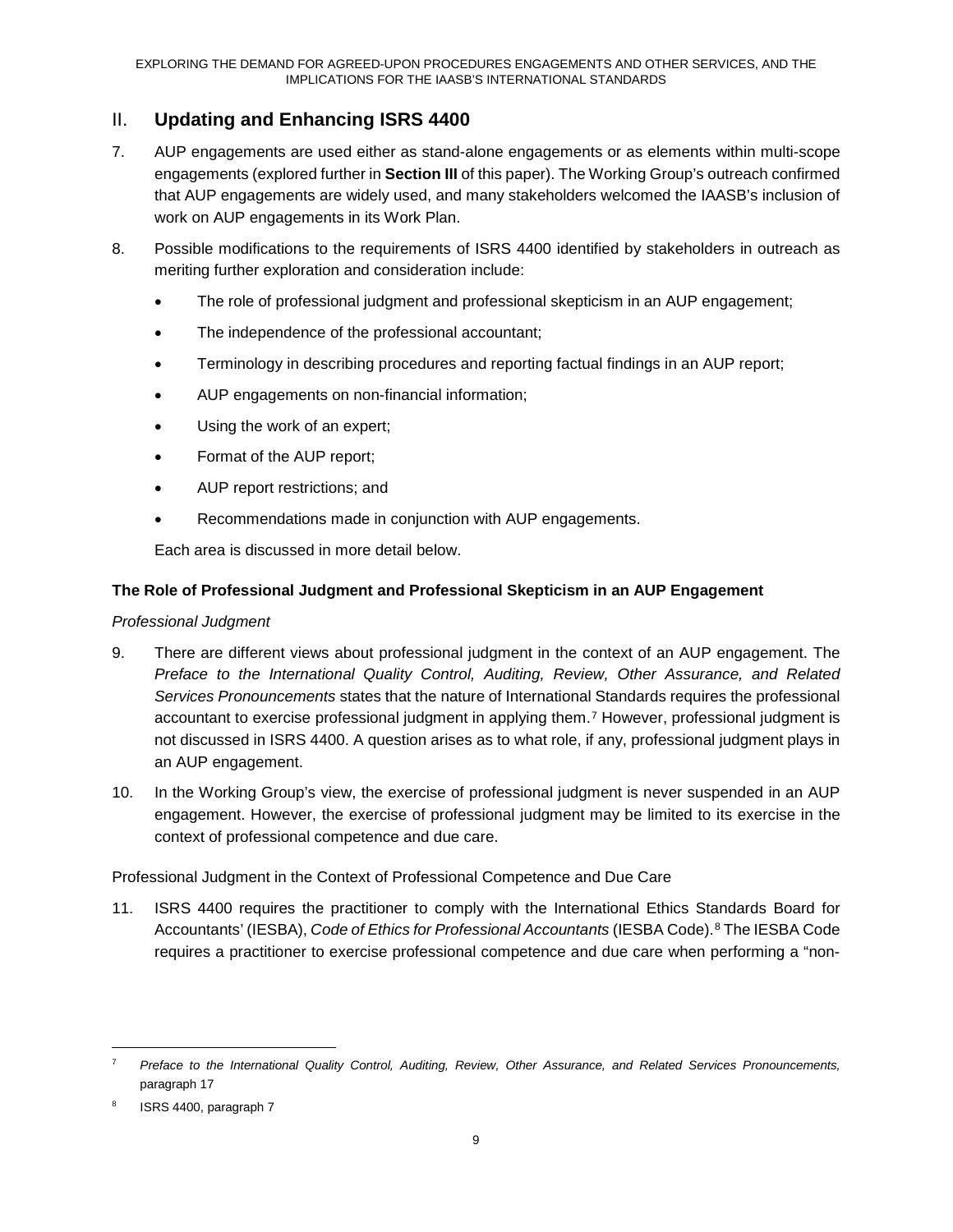assurance engagement" such as an AUP engagement. The principle of professional competence and due care imposes the following obligations on practitioners:

- To maintain professional knowledge and skill at the level required to ensure that clients receive competent professional service; and
- To act diligently in accordance with applicable technical and professional standards when performing professional activities or providing services. Competent professional service requires the exercise of sound judgment in applying professional knowledge and skill in the performance of such a service.<sup>9</sup>
- 12. Consistent with the IESBA Code, practitioners exercise sound judgment in applying professional knowledge and skill in the performance of an AUP engagement by, for example:
	- Avoiding being knowingly associated with false or misleading information by determining appropriate actions (including not accepting or withdrawing from the engagement) if the practitioner becomes aware of:
		- o Procedures that the practitioner is being asked to agree to that are inappropriate in the context of the AUP engagement;
		- o Procedures or findings that include terminology that is unclear or misleading;
		- o Other indications that the information with which the practitioner is associated may be misleading in the context of the AUP engagement;
		- o Matters that may indicate non-compliance with laws or regulations; or
		- o Matters outside the AUP engagement relevant to the subject matter of the engagement, such as when a practitioner performing an AUP engagement on an entity's internal control procedures becomes aware of a material weakness through channels other than the AUP engagement.
	- Considering the appropriate users of the AUP report and the parties to whom the report should be restricted, based on the purpose of the AUP engagement.
	- Advising the entity on the nature, extent and timing of the procedures, provided the entity and any third parties involved take responsibility for the procedures being appropriate for their purposes.

### Performing the Procedures and Reporting on Factual Findings

13. ISRS 4400 states that the AUP report needs to describe the purpose and the AUP in sufficient detail to enable the reader to understand the nature and the extent of the work performed.10 ISRS 4400 also states that the objective of an AUP engagement is for the practitioner to carry out procedures to which the practitioner and the entity and any appropriate third parties have agreed and to report on factual findings.11 In the Working Group's view, these statements indicate that the nature of the procedures in an AUP engagement is such that the procedures would result in objectively verifiable factual findings (and not subjective opinions or conclusions). Although the procedures are specified

<sup>&</sup>lt;sup>9</sup> IESBA Code, paragraphs 130.1 and 130.2

<sup>10</sup> ISRS 4400, paragraph 17

<sup>11</sup> ISRS 4400, paragraph 4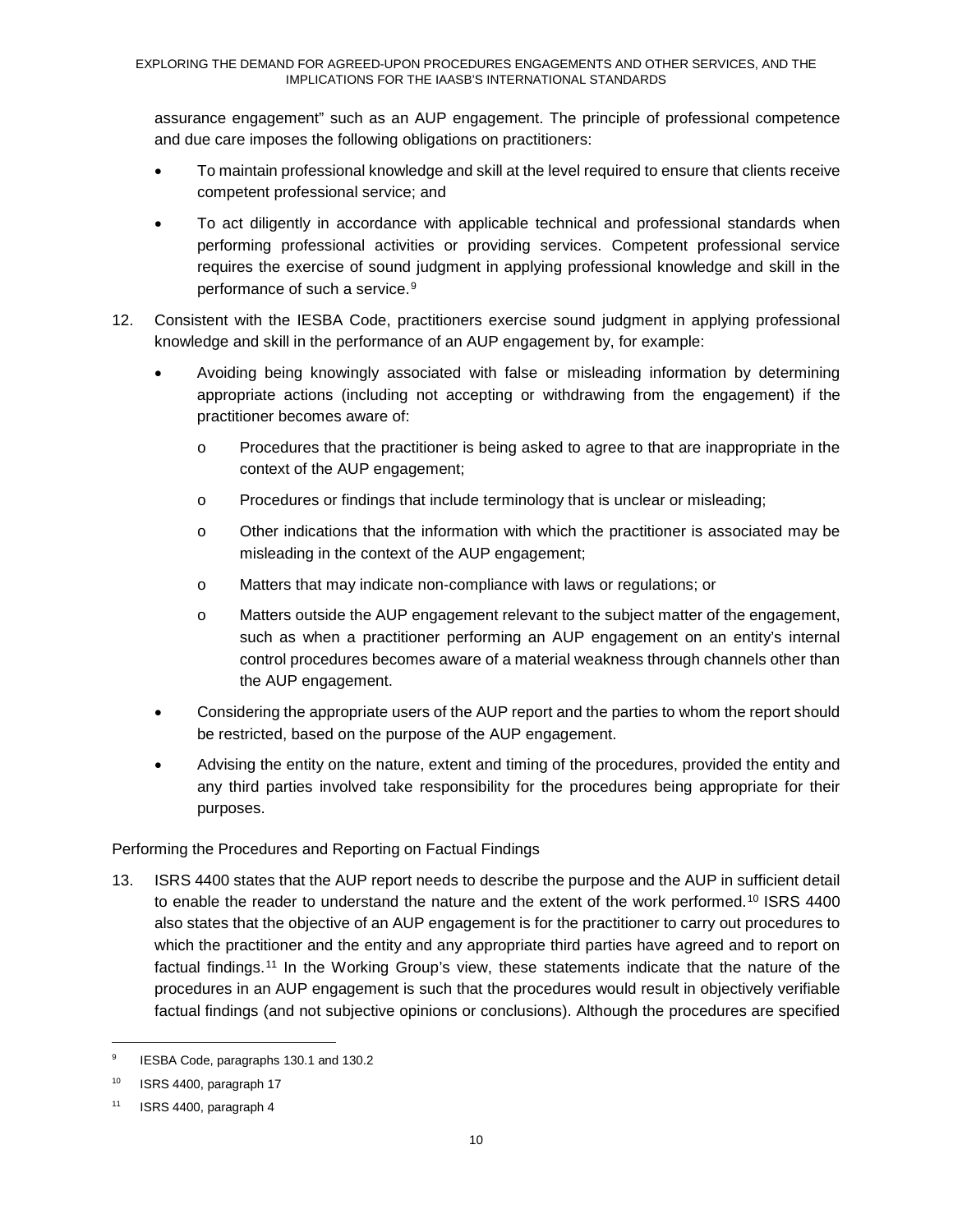precisely, the practitioner does not suspend professional judgment and professional skepticism when performing an AUP engagement. For example, if the practitioner becomes aware of issues such as those discussed in paragraph 12 above while performing the procedures, the practitioner would exercise professional judgment in determining appropriate actions to take.

The Role of Professional Judgment in an AUP Engagement

14. The Working Group believes that a discussion in the introductory section of the revised AUP standard that the role of professional judgment in an AUP engagement is in the context of professional competence and due care may help clarify the actions of the practitioner when performing an AUP engagement. However, some stakeholders may see merit in requiring the practitioner to exercise professional judgment in conducting an AUP engagement, similar to the approach taken in ISRS 4410.12

### *Professional Skepticism*

- 15. The Working Group notes that the IAASB's Enhancing Audit Quality initiative is exploring the issue of professional skepticism in the context of audit engagements. The concept of professional skepticism is not explicitly referenced in ISRS 4400 or any of the IAASB's International Standards other than those addressing audit and assurance engagements. A number of NSS are dealing with this issue in their national AUP standards, and the IESBA is giving more holistic consideration of the relationship between the concept in professional skepticism and the fundamental principles in the IESBA Code, as well as the concept of independence. The Working Group is actively monitoring these developments and will further assess the impact of these developments in revising ISRS 4400.
	- *Q1. Results from the Working Group's outreach indicate that many stakeholders are of the view that professional judgment has a role in an AUP engagement, particularly in the context of performing the AUP engagement with professional competence and due care. However, the procedures in an AUP engagement should result in objectively verifiable factual findings and not subjective opinions or conclusions. Is this consistent with your views on the role of professional judgment in an AUP engagement? If not, what are your views on the role of professional judgment in an AUP engagement?*
	- *Q2. Should revised ISRS 4400 include requirements relating to professional judgment? If yes, are there any unintended consequences of doing so?*

### **The Independence of the Professional Accountant**

16. The IESBA Code requires practitioners to be objective, but not independent, when performing nonassurance engagements such as AUP engagements.13 Being objective obliges practitioners to not compromise their professional judgment because of bias, conflict of interest or the undue influence of others. Independence goes beyond objectivity, and comprises both independence of mind and independence of appearance:

 <sup>12</sup> ISRS 4410 (Revised), *Compilation Engagements*, paragraph 22 states that 'The practitioner shall exercise professional judgment in conducting a compilation engagement.'

<sup>13</sup> IESBA Code, paragraph 120.1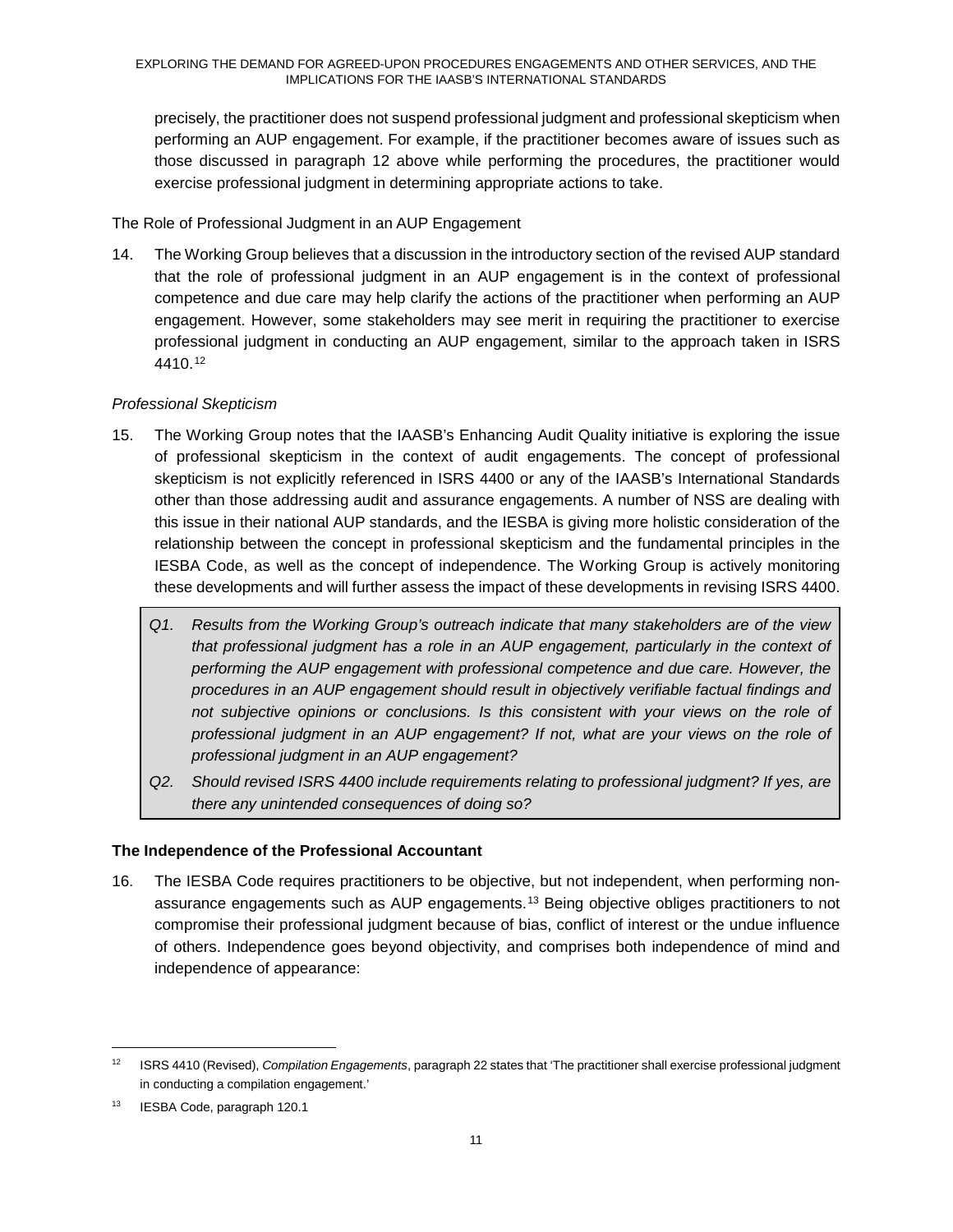- Independence of mind the state of mind that permits the expression of a conclusion without being affected by influences that compromise professional judgment, thereby allowing an individual to act with integrity, and exercise objectivity and professional skepticism; and
- Independence in appearance the avoidance of facts and circumstances that are so significant that a reasonable and informed third party would be likely to conclude, weighing all the specific facts and circumstances, that a firm's, or a member of the audit or assurance team's, integrity, objectivity or professional skepticism has been compromised.14

As an AUP engagement is not considered a "prohibited service" under the IESBA Code, performing an AUP engagement may not always preclude the practitioner from also performing an assurance engagement since performing an AUP engagement does not impair the practitioner's independence.

- 17. Consistent with the IESBA Code, ISRS 4400 states that independence is not a requirement for AUP engagements; however, the terms or objectives of an engagement or national standards may require the practitioner to comply with the independence requirements of the IESBA Code. Where the practitioner is not independent, a statement to that effect would be made in the report of factual findings.15
- 18. Outreach to date indicates that stakeholders have conflicting views as to whether practitioners should be required to be independent when performing AUP and other non-assurance engagements. Consistent with the IESBA Code, the IAASB has retained the principle that practitioners do not need to be independent when performing a compilation engagement in accordance with ISRS 4410 (Revised).16
- 19. Some stakeholders view independence as adding value to an AUP engagement. For example, the European Commission's Horizon 2020 program,17 which uses AUP reports as the primary way of reporting, requires the practitioner to comply with the IESBA Code, including the independence requirements, even though independence is not a requirement for AUP engagements under ISRS 4400. Similarly, in recently revising their respective AUP standards, the AUASB and the AICPA decided to require the practitioner to be independent when performing an AUP engagement.<sup>18</sup>
- 20. Practitioner independence is viewed by other stakeholders as unnecessary in an AUP engagement if the AUP report is restricted to specific users and no professional judgment is involved in performing the procedures. Many of these stakeholders, particularly SMPs, expressed concern that requiring practitioners to be independent would be unnecessarily restrictive and may limit the use of AUP engagements.

 <sup>14</sup> IESBA Code, paragraphs 290.6 and 291.5

<sup>&</sup>lt;sup>15</sup> ISRS 4400, paragraph 7

<sup>&</sup>lt;sup>16</sup> ISRS 4410 (Revised), paragraph A21

<sup>&</sup>lt;sup>17</sup> Horizon 2020 is a programme funding research, technological development, and innovation implemented by the European Commission.

<sup>18</sup> The AICPA's Statement on Standards for Attestation Engagements 215, *Agreed-Upon Procedures Engagements*, requires the practitioner to be independent. However, the standard contemplates circumstances when the practitioner is not independent but is required by law or regulation to accept the AUP engagement. The AUASB's Australian Standard on Related Services 4400, *Agreed-Upon Procedures Engagements to Report on Factual Findings*, requires the practitioner to be independent unless the engaging party has explicitly agreed to modified independence requirements in the terms of engagement.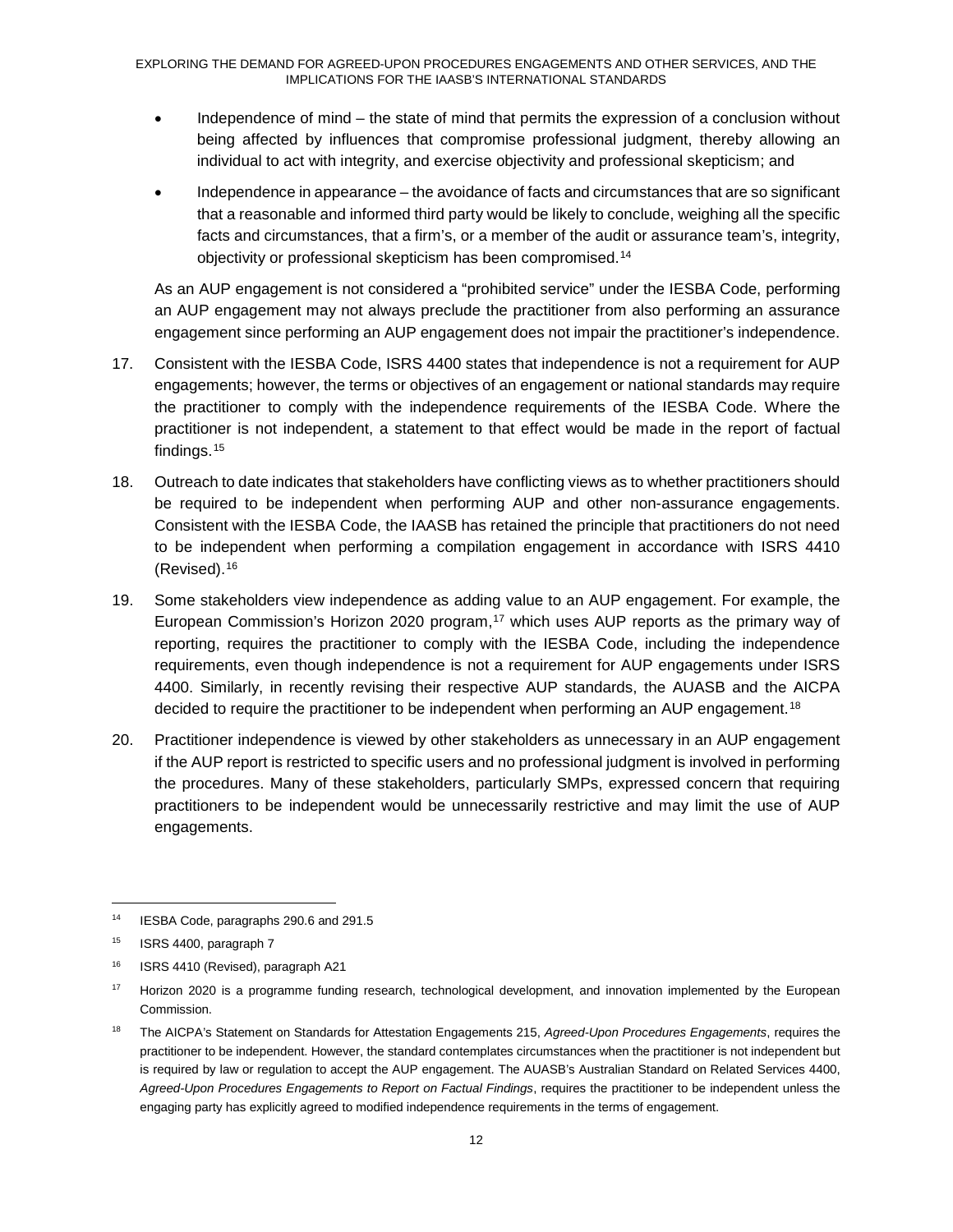21. Acknowledging the value of independence, while avoiding a requirement that is unnecessarily restrictive, is important. The Working Group's current position is that the existing approach in ISRS 4400 of requiring a statement in the report of factual findings where the practitioner is not independent strikes the right balance. Given the conflicting views expressed during outreach, the Working Group is seeking views on whether or not independence should be required in an AUP engagement.

*Q3. What are your views regarding practitioner independence for AUP engagements? Would your views change if the AUP report is restricted to specific users?*

### **Terminology in Describing Procedures and Reporting Factual Findings in an AUP Report**

### *Unclear or Misleading Terminology*

- 22. Terms used in describing AUP and reporting on factual findings need to be accurate and clear. Some terms have technical meanings that may vary from their everyday meaning . Such terms need to be used appropriately, and in context. For example, when a technical term with a meaning that differs from its everyday meaning is used in an appropriate context and all users of the AUP report and the practitioner understand the technical term and the context, the technical term may not be misleading. Similarly, all users of an AUP report and the practitioner may agree that a term to be used in an AUP report has a specific meaning in the context of the AUP engagement. It is important for the practitioner to clearly document the meaning of the term and consider whether there is a need to clarify the meaning of the term in the AUP report.
- 23. For example, a procedure requiring the practitioner to "review cost allocations to determine if they are reasonable" would likely require interpretation as to:
	- The nature and extent of procedures to be performed. The word "review" may be read as meaning performing a limited assurance engagement on the cost allocation or as simply agreeing the underlying costs to supporting documentation and recalculating the allocation.
	- What constitutes a "reasonable" allocation.
- 24. Examples of what might constitute unclear or misleading terminology have been issued by a number of professional bodies and NSS. For example, the Institute of Chartered Accountants in England and Wales' Technical Release, *Reporting to Third Parties*, describes types of wording or opinions that are unacceptable for professional accountants to use when providing special reports. Similarly, the AICPA's Attestation Standard 215, *Agreed-Upon Procedures Engagements*, includes a list of words that may, depending on the circumstances of the engagement, be considered unclear or misleading.

### *Prohibiting Use of Unclear or Misleading Terminology*

- 25. As previously noted, ISRS 4400 requires the AUP to be described in sufficient detail to enable the reader to understand the nature and the extent of the work performed. At the same time, the Working Group acknowledges that, in some cases, law or regulation may prescribe procedures or report wording using unclear terms or terms that may not be appropriate in the context of an AUP engagement.
- 26. To avoid potential misunderstanding while allowing sufficient flexibility to meet legal or regulatory requirements, the Working Group sees merit in:
	- Prohibiting the use of unclear or misleading terminology; and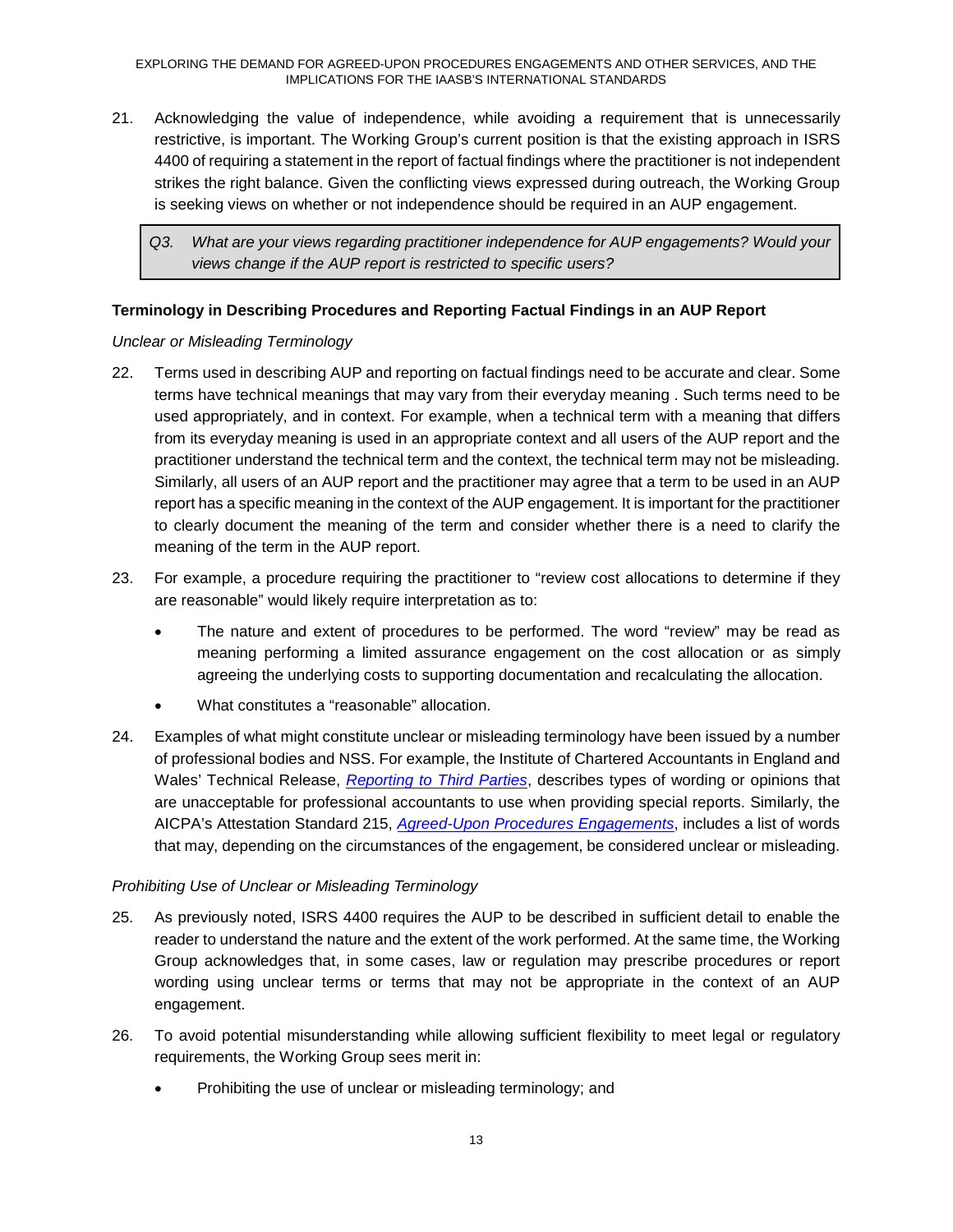- Where unclear or misleading terminology is required by law or regulation, requiring practitioners to consider discussing with the engaging party and the user whether:
	- o It is possible to define the required terms with reference to the required procedures in the AUP report so that they are no longer unclear or misleading; or
	- o An assurance engagement (as opposed to an AUP engagement) would be more appropriate.
- 27. Further, the Working Group is of the view that guidance on what constitutes unclear or misleading terminology, and terminology that is often used appropriately in practice, should be included in the revised ISRS 4400 to assist practitioners in developing wording for AUP and factual findings in an AUP report. Unclear or misleading terminology that the practitioner should avoid include, for example:
	- Terms such as "we certify" or "we have ensured" with regard to the factual findings. However, professional accountants might "certify" that they have performed specified AUP even though they cannot "certify" or "ensure" the results.
	- Terms such as "present fairly" or "true and fair", "audit" and "review", "assurance" and "conclusion", which are associated with the provision of assurance under the IAASB's International Standards.
	- Open-ended phrases such as **"**we obtained all the explanations and performed such procedures as we considered necessary."
	- The term "material."<sup>19</sup>
- 28. Terms that are often used appropriately in practice to describe AUP include, "calculate," "compare," "check the mathematical accuracy of," "re-compute" or "obtain confirmation from." However, it is important to recognize that these terms, among others can be used in an unclear or misleading manner, depending on context, or the absence thereof.
	- *Q4. What are your views regarding a prohibition on unclear or misleading terminology with related guidance about what unclear or misleading terminology means? Would your views change if the AUP report is restricted to specifc users?*

### **AUP Engagements on Non-Financial Information**

- 29. AUP engagements are increasingly performed on non-financial information. For example, funders often request AUP engagements on internal controls in addition to an audit of the financial statements. Appendix A provides a number of other examples of subject matter information on which AUP engagements may be performed.
- 30. ISRS 4400 is directed toward engagements regarding financial information. However, it may provide useful guidance for engagements regarding non-financial information, provided the practitioner has adequate knowledge of the subject matter in question and reasonable criteria exist on which to base findings.20

 $19$  However, quantitative thresholds for determining factual deviations may be set.

<sup>20</sup> ISRS 4400, paragraph 2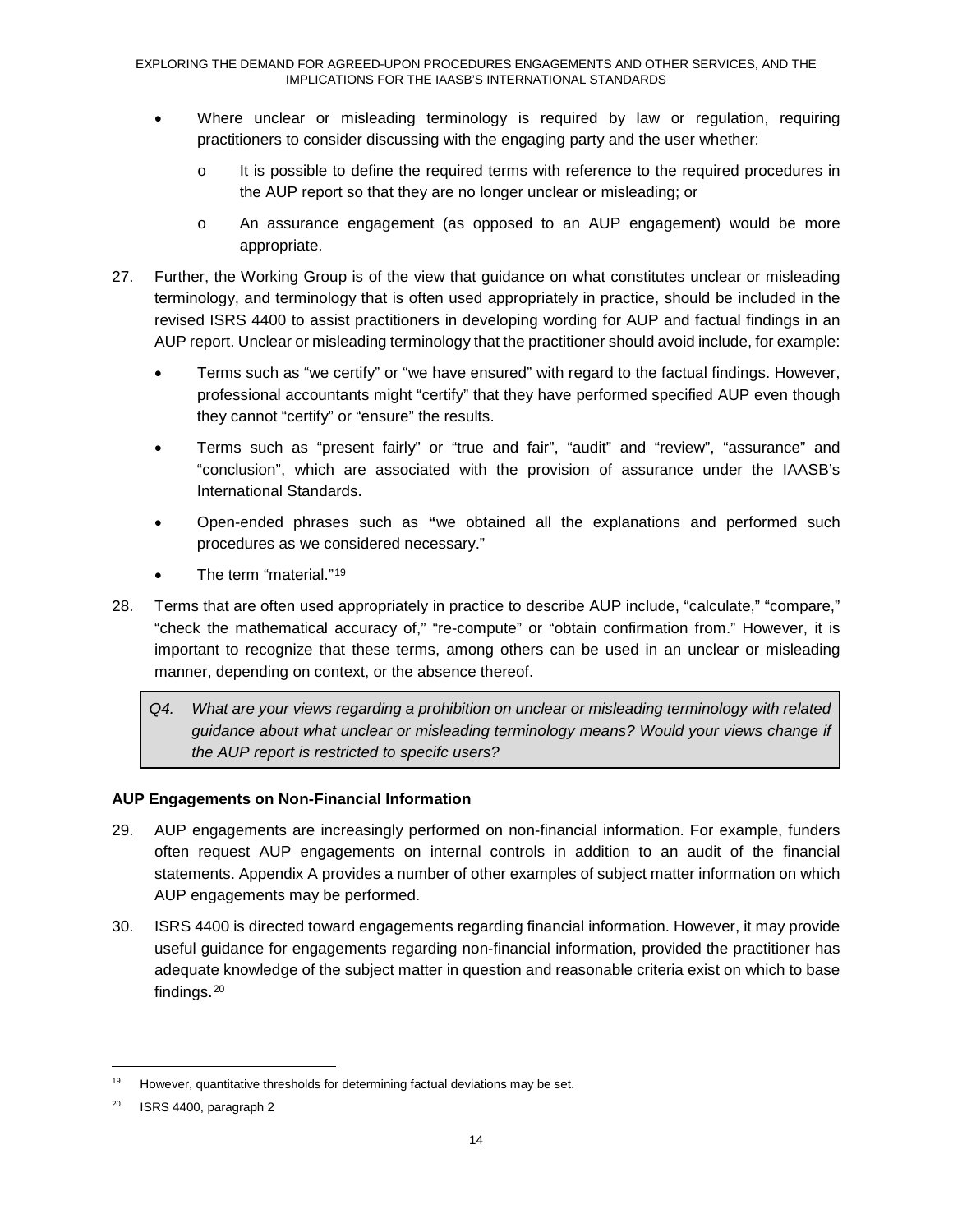- 31. Clarifying that the scope of ISRS 4400 includes non-financial information would address market demand for such engagements. However, there is a risk that the practitioner may not have the competence to take on such engagements. This issue could be addressed by including preconditions in the standard for accepting an AUP engagement on non-financial information. For example, the standard could require that, when a practitioner is deciding whether to accept an AUP engagement dealing with non-financial information, the practitioner should:
	- Have sufficient competence in the subject matter area to accept responsibility for the engagement; and
	- Be satisfied that the engagement team collectively has appropriate competence to perform the engagement.
	- *Q5. What are your views regarding clarifying that the scope of ISRS 4400 includes non-financial information, and developing pre-conditions relating to competence to undertake an AUP engagement on non-financial information?*
	- *Q6. Are there any other matters that should be considered if the scope is clarified to include nonfinancial information?*

### **Using the Work of an Expert**

- 32. ISRS 4400 does not deal with the use of an expert. A practitioner's expert is an individual or organization possessing expertise in a field other than the practitioner's field of expertise, whose work in that field can be used by the practitioner to assist the practitioner in performing procedures in an engagement. An expert is often used in areas where there is significant technical knowledge involved.21
- 33. Stakeholders indicated that, in some AUP engagements, practitioners may use the work of an expert. The expert assists the practitioner by applying the expert's technical knowledge in performing the procedures. This is likely to be most relevant when the AUP engagement deals with non-financial information (also as discussed above). For example, an AUP engagement may involve the use of the work of an engineer or lawyer in dealing with engineering or legal aspects of a contract, or a procurement officer to check whether acquisitions meet procurement guidelines.
- 34. If the involvement of an expert is needed, the Working Group is of the view that, before accepting the engagement, the practitioner should, consistent with exercising professional competence and due care:
	- Evaluate the expert's objectivity and technical competence; and
	- Reach agreement with the entity on the nature, extent and timing of the procedures to be performed by the expert. The procedures to be performed should result in objectively verifiable factual findings and be specified precisely enough to avoid the need for the expert to exercise professional judgment when performing the procedures.

As previously discussed, the Working Group's view is that performance of procedures in an AUP engagement and the reporting of factual findings should not involve professional judgment beyond that which is necessary to demonstrate professional competence and due care.

 <sup>21</sup> Based on the definition of an auditor's expert from International Standard on Auditing (ISA) 620, *Using the Work of an Auditor's Expert*, paragraph 6(a), adapted in the context of an AUP engagement.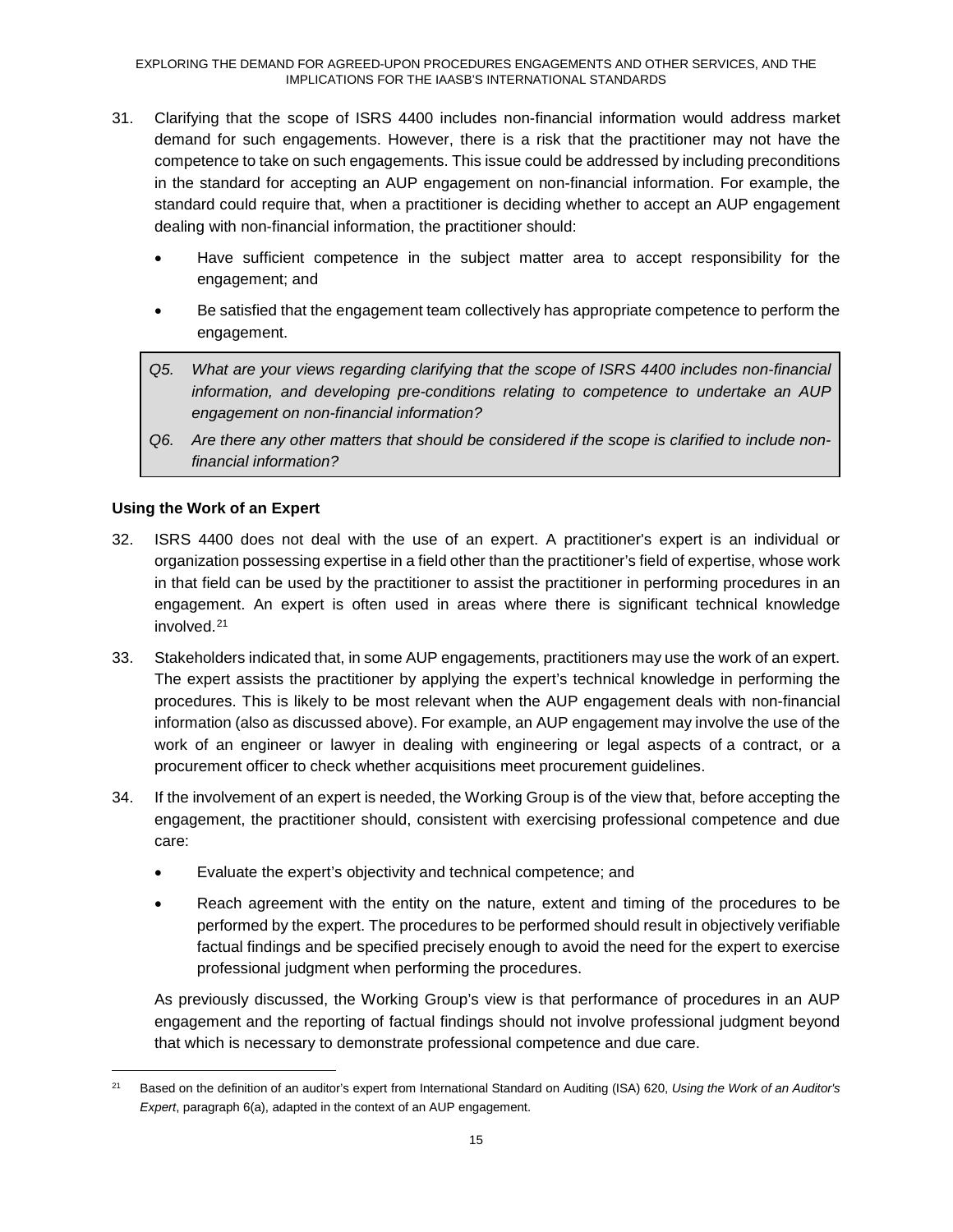- 35. Further, consistent with the premise that procedures and findings should be sufficiently precise, the Working Group is of the view that the practitioner should, before the completion of the engagement:
	- Determine whether the nature, timing and extent of procedures performed by the expert is consistent with the procedures agreed in the terms of engagement; and
	- Determine whether the factual findings reported by the expert adequately describe the result of the procedures performed.
	- *Q7. Do you agree with the Working Group's views that ISRS 4400 should be enhanced, as explained above, for the use of experts in AUP engagements? Why or why not?*

### **Format of the AUP Report**

- *36.* Stakeholders suggested that the illustrative example of practitioner findings in Appendix 2 of ISRS 4400 could be improved and pointed to the IAASB's auditor reporting initiative as a good illustration of innovative thinking to improve communications. The illustrative AUP report in ISRS 4400 lists four procedures followed by four corresponding findings.
- *37.* While a "short-form" AUP report, such as the illustrative report in Appendix 2 of ISRS 4400, may work well when there are relatively few procedures, the Working Group's view is that an illustrative report that presents the procedures and corresponding findings in a tabular format, or one that presents each procedure and corresponding finding together, will likely facilitate better communication, particularly for engagements involving many procedures.

*Q8. What are your views regarding the Working Group's suggestions for improvements to the illustrative AUP report?*

*We would be particularly interested in receiving Illustrative reports that you believe communicate factual findings well.* 

### **AUP Report Restrictions**

*To Whom the AUP Report Should Be Restricted*

- 38. ISRS 4400 requires the practitioner's report to include a statement that the report is restricted to those **parties that have agreed to the procedures to be performed** since others, unaware of the reasons for the procedures, may misinterpret the results.22
- 39. Outreach identified a need to clarify whom the "parties that have agreed to the procedures to be performed." A narrow interpretation is that the AUP report is restricted to signatories to the AUP engagement letter. Such an interpretation may be problematic as the AUP report is often required to be provided to other parties, such as a regulator who may not be a party to the terms of the engagement, or posted online as required by law or regulation.
- 40. The Working Group does not believe that this interpretation reflects the intention of ISRS 4400. In particular, the Working Group notes that ISRS 4400:
	- Requires the practitioner to "ensure with representatives of the entity and, ordinarily, **other specified parties who will receive copies of the report** of factual findings, that there is a

 $22$  ISRS 4400, paragraph 6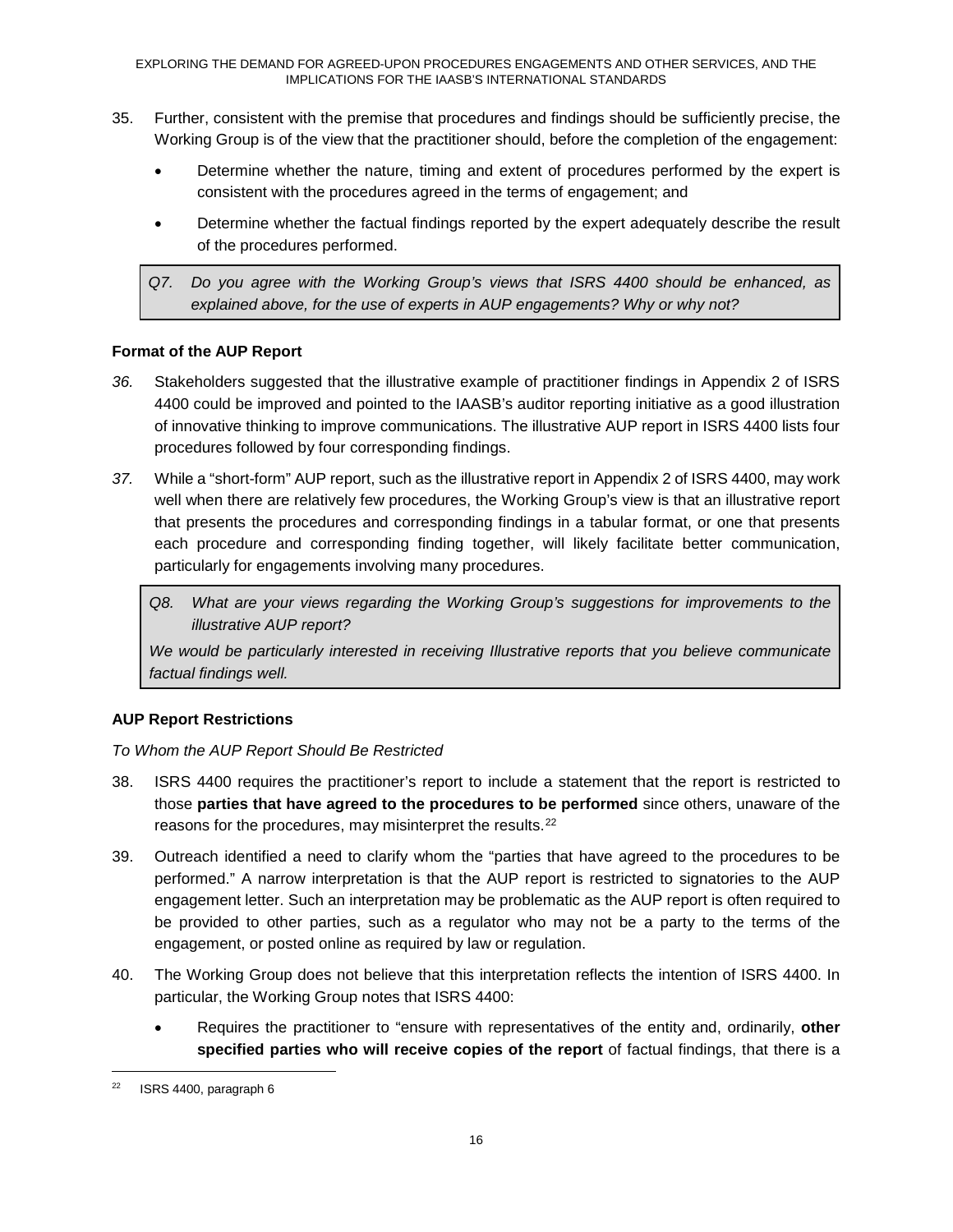clear understanding regarding the agreed procedures and the conditions of the engagement;"<sup>23</sup> and

- Acknowledges that, in certain circumstances, the **practitioner may not be able to discuss the procedures with all the parties who will receive the report**. In such cases, the practitioner may consider, for example, discussing the procedures to be applied with appropriate representatives of the parties involved, reviewing relevant correspondence from such parties or sending them a draft of the type of report that will be issued.<sup>24</sup>
- 41. AUP reports are regularly provided to a party (such as a regulator or funder) even though they are not signatories to the engagement agreement. In the Working Group's view, this practice is appropriate as long as such parties have a clear understanding of the AUP and the conditions of the engagement. The practitioner may be satisfied that such an understanding exists if, for example, the procedures to be performed in the AUP engagement are:
	- Set out in law or regulation; or
	- Described in a document setting out the terms and conditions of the AUP engagement, such as a "Terms of Reference."
	- *Q9. Do you agree that the AUP report can be provided to a party that is not a signatory to the*  engagement letter as long as the party has a clear understanding of the AUP and the *conditions of the engagement? If not, what are your views?*

*Three Possible Approaches to Restricting the AUP Report*

- 42. As discussed in paragraph 38, ISRS 4400 requires that the practitioner's report on factual findings include a statement that the report is restricted. ISRS 4400 does not specify how the report is to be restricted to parties agreeing to the procedures.
- 43. The reason for restricting the AUP report in this manner is to prevent readers who are unaware of the context for the AUP from misinterpreting the results of those procedures. However, a number of stakeholders have indicated that restrictions on the distribution of the report is problematic as the AUP report may be required to be provided to other parties, or posted online, by law or regulation (as discussed in paragraph 39).
- 44. Three possible approaches to address the needs of those agreeing to the procedures while mitigating the risks of misinterpretation of the AUP report by others were considered by the Working Group.
	- (a) The first approach would be to require the practitioner to agree with the entity:
		- The specified parties who will receive the AUP report; and
		- That the entity will restrict the distribution of the AUP report to those specified parties.

The practitioner would not accept the AUP engagement unless such an agreement is reached or is required by law or regulation to undertake the AUP engagement. In addition, the AUP report would include a statement to the effect that the AUP report is restricted to the specific users and is not to be used for any other purposes.

 $23$  ISRS 4400, paragraph 9

ISRS 4400, paragraph 10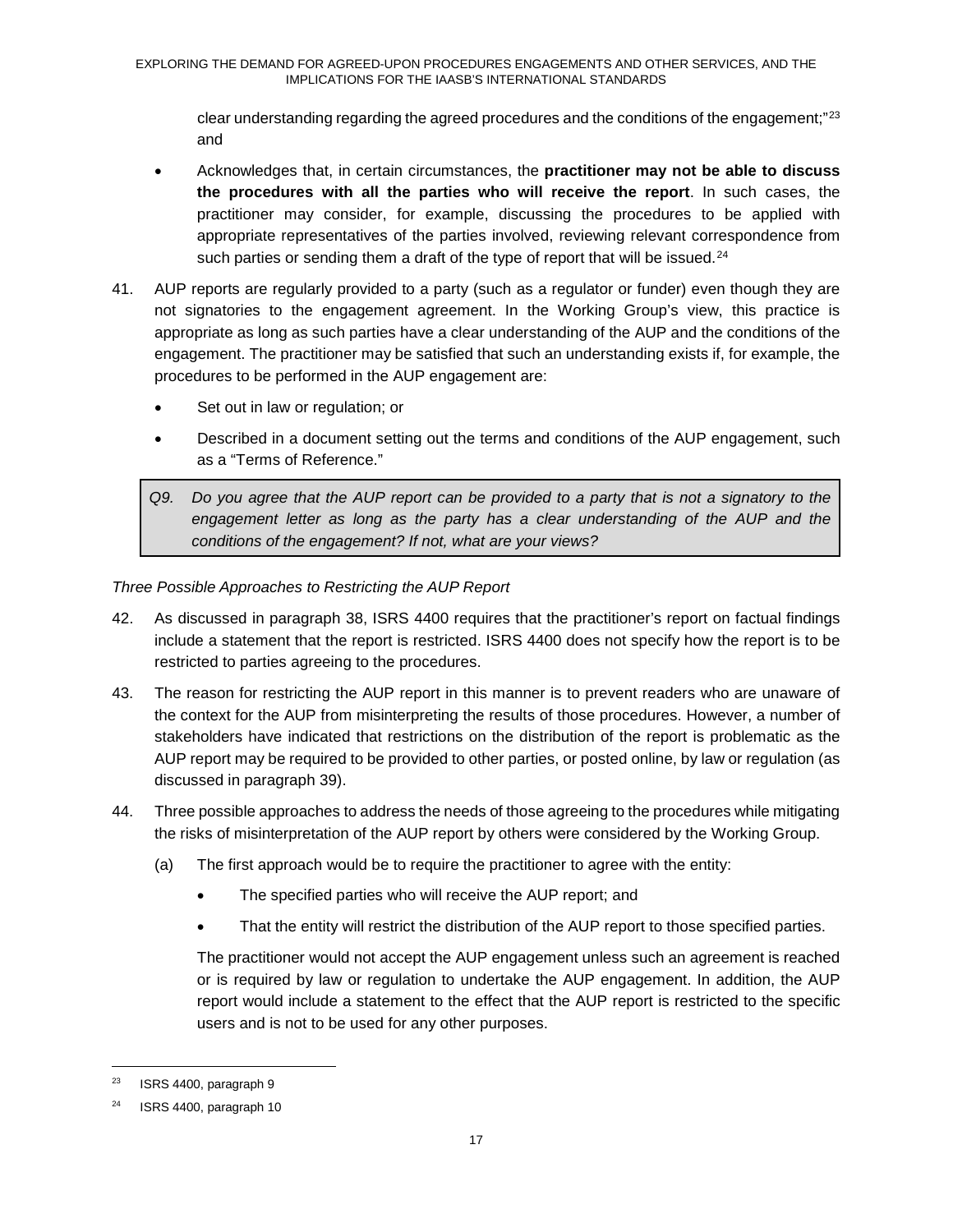- (b) The second approach would neither require nor preclude the practitioner from including restrictions on the AUP report. Restriction on the AUP report, if any, would be dealt with by voluntary agreement between the entity and the practitioner as opposed to being mandated in the standard.
- (c) The third approach would require the AUP report to include a statement to the effect that the report is intended solely for the specific users and may not be suitable for any other purposes. This would be subject to law or regulation of the relevant jurisdiction. The approach is similar to how ISA 800 (Revised)<sup>25</sup> alerts readers that the financial statements are prepared in accordance with a special purpose framework. Depending on the law or regulation of the particular jurisdiction, this may be achieved by restricting the distribution or use of the AUP report.
- 45. The three approaches represent a trade-off between two objectives (i) mitigating the risk of those who have not agreed to the procedures from misinterpreting the AUP report, and (ii) allowing more flexibility to meet legal or regulatory requirements for the AUP report to be provided to other parties or posted online. The first approach in paragraph 44(a) above addresses the former objective but not the latter, while the second approach addresses the latter but not the former. In the Working Group's view, the third approach achieves an appropriate balance between addressing the concern regarding unintended parties misinterpreting findings while allowing the AUP report to be made more widely available.
	- *Q10. In your view, which of the three approaches described in paragraph 44 is the most appropriate (and which ones are not appropriate)? Please explain.*
	- *Q11. Are there any other approaches that the Working Group should consider?*

### **Recommendations Made in Conjunction with AUP Engagements**

- 46. ISRS 4400 does not currently contemplate the provision of recommendations when performing AUP engagements. The Working Group's outreach highlighted that some regulators request practitioners to make recommendations either as part of, or in addition to, AUP engagements. For example, regulators may request recommendations on improving controls relating to deficiencies reported in the report on factual findings.
- 47. Recommendations provided by the practitioner on matters noted during an AUP engagement may be viewed as:
	- A by-product of the AUP engagement similar in nature to "management letters" provided as part of a financial statements audit; or
	- A multi-scope engagement (as discussed in Section III below) consisting of an AUP engagement and a separate service involving the provision of recommendations arising from the AUP engagement.

 <sup>25</sup> ISA 800 (Revised), *Special Considerations—Audits of Financial Statements Prepared in Accordance with Special Purpose Frameworks,* paragraph A21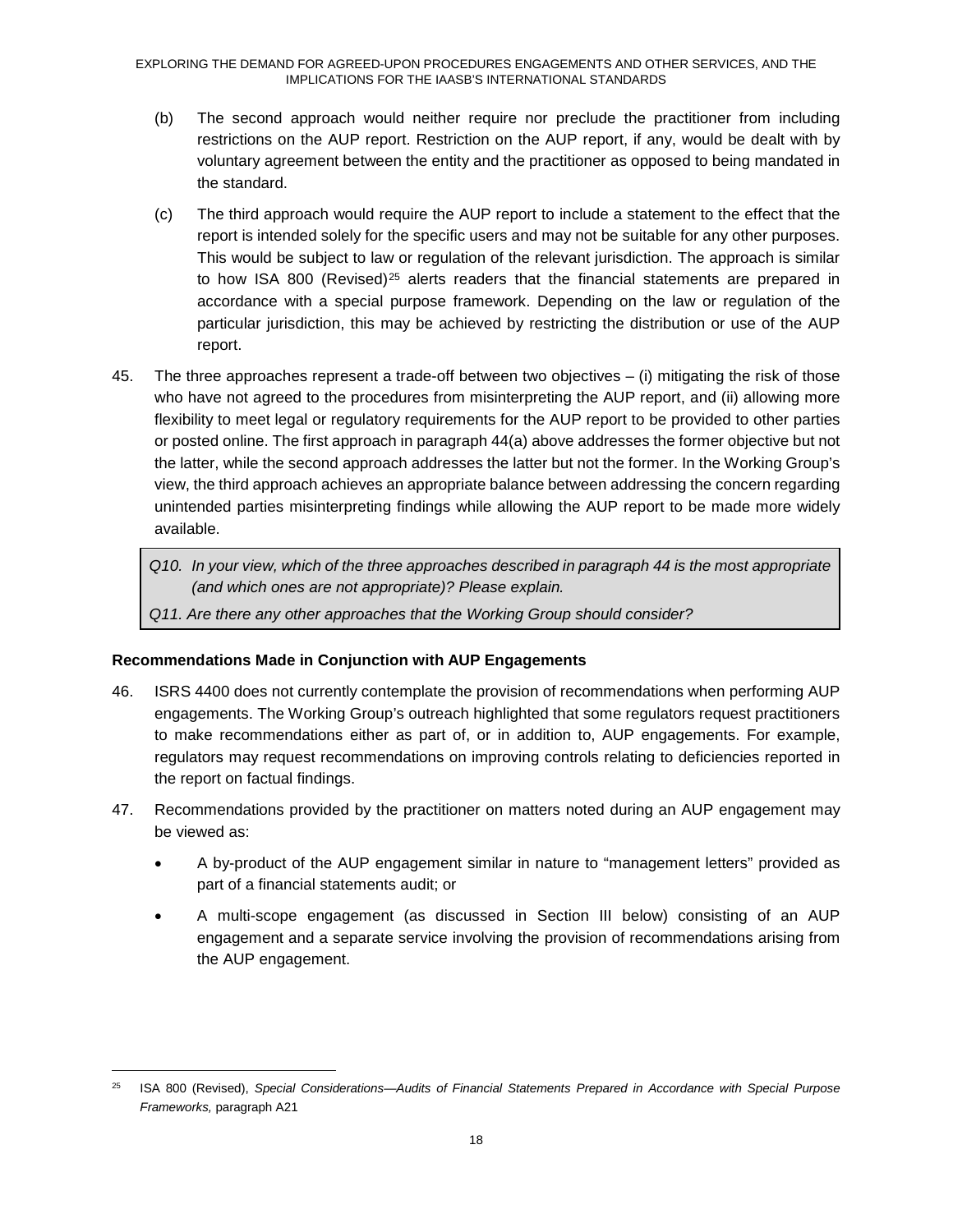- 48. In either case, the Working Group is of the view that recommendations should be clearly distinguished from the AUP report. For example, the recommendations could be:
	- Provided in a separate document from the AUP report; or
	- If the recommendations are required to be included in the AUP report, they should be included in a separate section that is clearly differentiated from the procedures and factual findings.
	- *Q12. Do you agree with the Working Group's view that recommendations should be clearly distinguished from the procedures and factual findings? Why or why not?*
	- *Q13. Are there any other areas in ISRS 4400 that need to be improved to clarify the value and limitations of an AUP engagement? If so, please specify the area(s) and your views as to how it can be improved.*

### III. **Multi-scope Engagements**

### **What are Multi-scope Engagements?**

- 49. Changes in the business and regulatory environment include growth in regulation calling for increased accountability on how funds and grants are used, as well as increases in audit exemption thresholds in many jurisdictions. These changes have prompted stakeholders to look for alternative services to audits to assist them in exercising their oversight responsibilities. The Working Group found that this has resulted in increased demand not only for AUP engagements, but also for engagements that were referred to in the IAASB's Work Plan as "hybrid" engagements.
- 50. Outreach to understand the types of hybrid (or multi-scope) engagements being requested in practice led to the conclusion that the term hybrid engagements may be used to refer to many different types of engagements such as:
	- Engagements mandated by regulators that are described as AUP engagements, in which the required reporting involves terms that purport to provide assurance, despite the fact that the procedures specified do not amount to an assurance engagement. Stakeholders indicated that regulators and providers of grant funding or other capital, among others, sometimes misunderstand the distinction between the different types of IAASB's pronouncements and their purpose, and dismiss the significant differences between these pronouncements as mere nuance. They request practitioners to "certify" or "verify" that an entity has complied with requirements or agreements, and attempt to specify the procedures to be performed in support of the certification or verification. In many cases, the procedures relate to whether a funding recipient has used the funds solely for designated purposes. In receipt of such requests, practitioners, NSS and professional accounting bodies have, in many cases, successfully intervened to explain the different nature of assurance and related services engagements, in particular the underlying approach to evidence, the expected work effort and the form of reporting.
	- Engagements that combine reasonable assurance engagements, limited assurance engagements and non-assurance engagements, such as AUP engagements, which clearly distinguish between the various elements and are therefore better described as "multi-scope" engagements. Stakeholders indicated that user needs were often best satisfied by multi-scope engagements.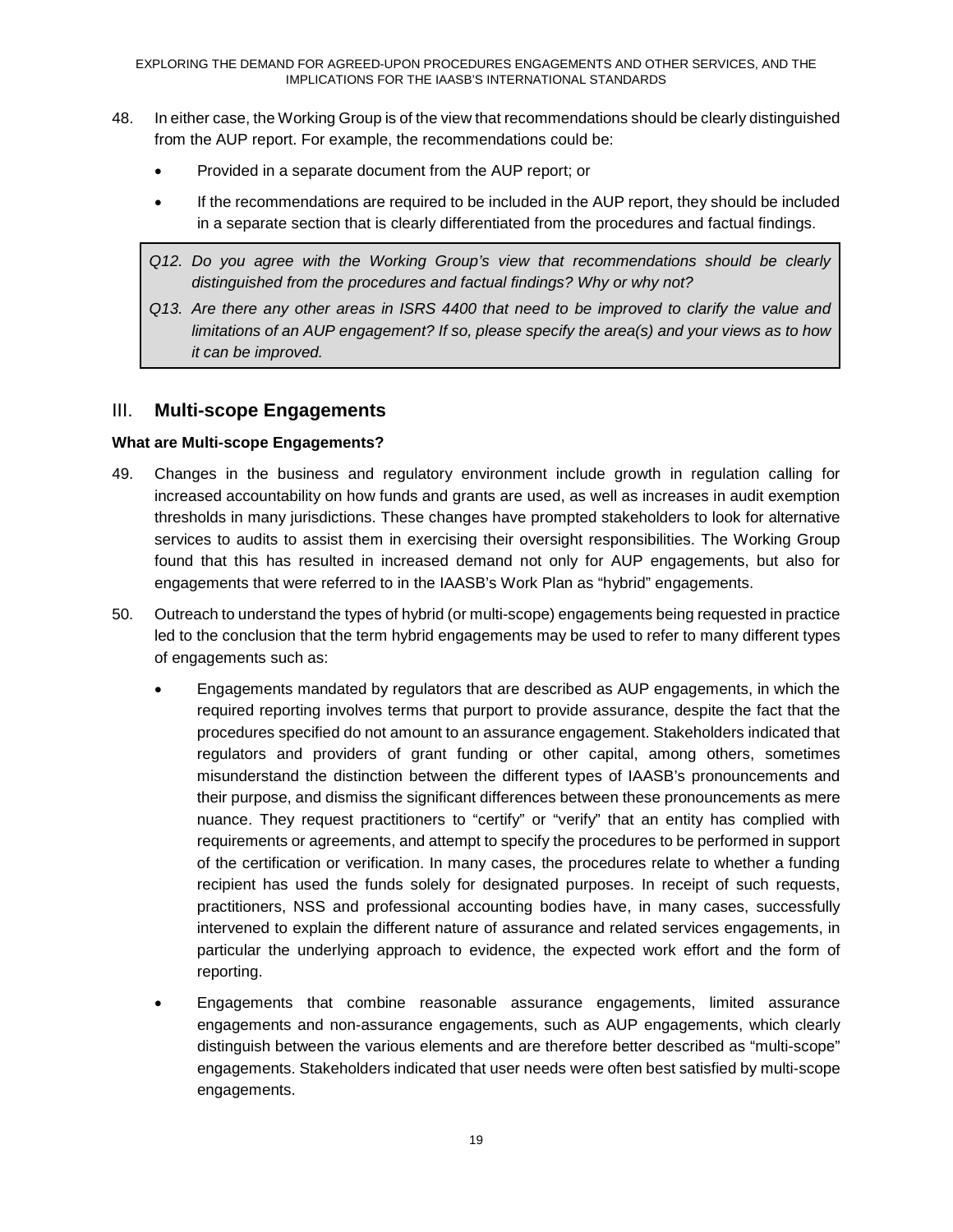Outreach also indicated that there are more examples of the latter category than the former. The remainder of this Discussion Paper therefore focuses on the latter category: multi-scope engagements.

- 51. An example of a multi-scope engagement identified by the Working Group is a reporting package required by the regulator, in respect of investment brokers and dealers in Canada. The reporting package consists of distinct reports: auditor's reports on certain financial information, and AUP reports on insurance, segregation of securities, and guarantee/guarantor relationships relied upon to reduce margin requirements during the year.
- 52. In the Working Group's view, the key characteristic of a multi-scope engagement is that the various elements of the engagement comply with the corresponding IAASB pronouncements. For example, if an AUP engagement is combined with an audit, review, other assurance or compilation engagement, each element would comply with the respective IAASB standard.

#### **Prioritizing the IAASB's Work between ISRS 4400 and Multi-Scope Engagements**

- 53. The IAASB prioritizes its work based on the needs of its stakeholders. Responses to the IAASB's Work Plan and the Working Group's outreach indicate significant interest in addressing both AUP engagements (as discussed in **Section II**) and multi-scope engagements.
- 54. The Working Group discussed whether requirements related to multi-scope engagements should be included as part of the revision of ISRS 4400. In the Working Group's view, any work to address multi-scope engagements needs to be separated from the project to revise ISRS 4400 because the scope of multi-scope engagements extends beyond ISRS 4400 into other IAASB pronouncements. Accordingly, addressing AUP engagement issues and then addressing multi-scope engagements may be the most efficient use of the Board's resources. For example, clarifying what an AUP engagement entails, in particular, the use of professional judgment, could help to better distinguish an AUP engagement from a multi-scope engagement. Non-authoritative guidance could then be developed as an efficient means of addressing multi-scope engagements if doing so is considered necessary.
- 55. To assist practitioners in conducting a multi-scope engagement, some NSS and professional accounting bodies have developed guidance, for example:
	- (a) *Guidance Statement 022 - Grant Acquittals and Multi-Scope Engagements*, issued by the AUASB.
	- (b) Illustrative reports issued by the Independent Regulatory Board of Auditors in South Africa that separated the requirements of the Banks Act regulatory form into their constituent engagement components that each comply with each corresponding IAASB pronouncement.
- 56. However, some stakeholders might welcome clarity in the near-term by the IAASB addressing multiscope engagements first through the development of non-authoritative guidance. The potential downside includes a delay of the ISRS 4400 revision project and any non-authoritative guidance becoming outdated within a short period of time, as new requirements in a revised ISRS 4400 might require revisions to the guidance.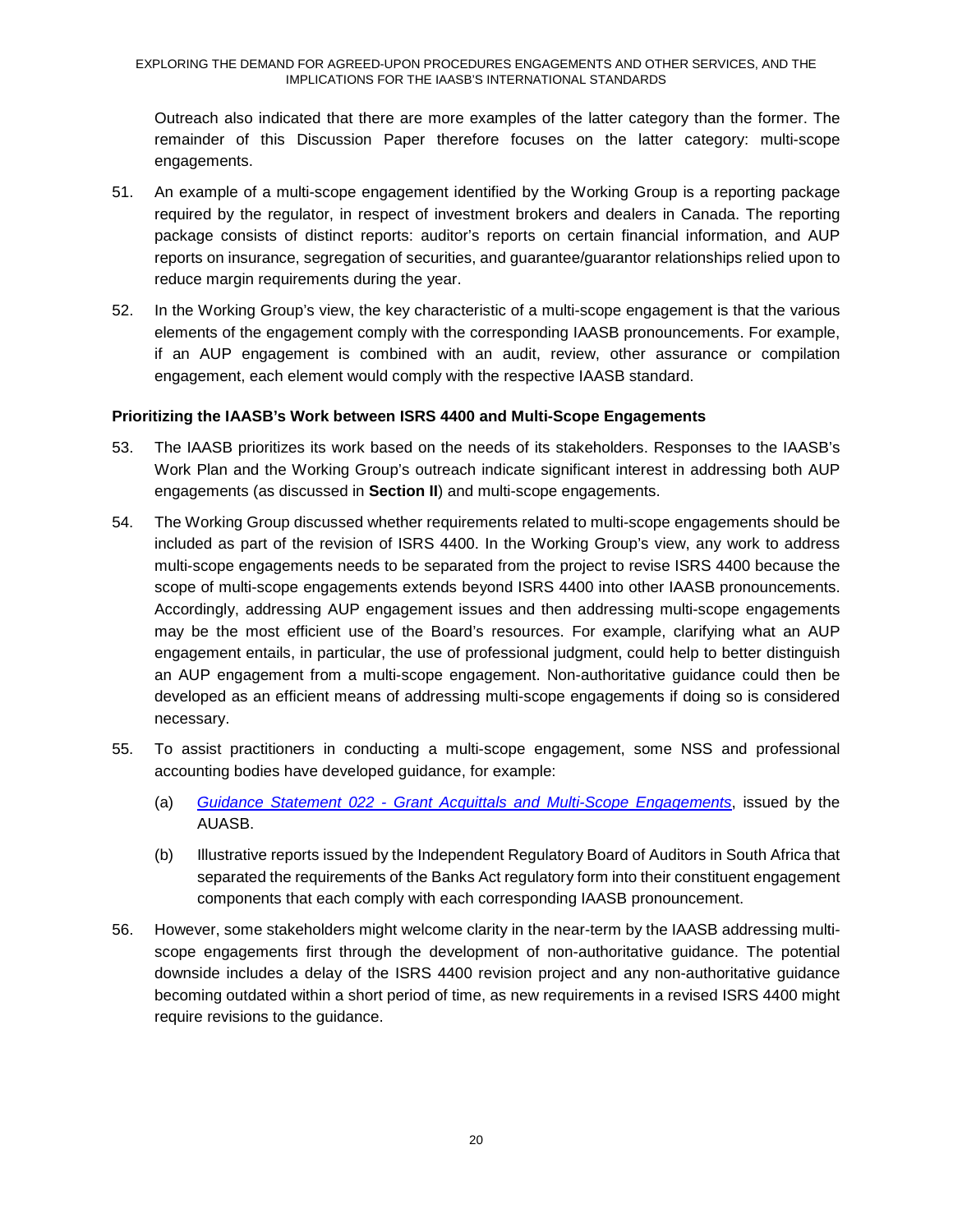- 57. In the Working Group's view, an update of ISRS 4400 is necessary as a priority and needs to be addressed before potentially developing guidance on multi-scope engagements.
	- *Q14. What are your views as to whether the IAASB needs to address multi-scope engagements, and how should this be done? For example, would non-authoritative guidance be useful in light of the emerging use of these types of engagements?*
	- *Q15. Do you agree with the Working Group's view that it should address issues within AUP engagements before it addresses multi-scope engagements?*

*Suggestions regarding the nature of guidance on multi-scope engagements you think would be helpful and any examples of multi-scope engagements of which you are aware will be welcome and will help to inform further deliberations.* 

# IV. **What Happens Next?**

58. Your input will inform the IAASB's deliberations and assist the IAASB decide on the next steps. The responses to this paper will be considered by the IAASB in 2017, including further discussion on an appropriate way forward for revising ISRS 4400 and any other actions that may be necessary.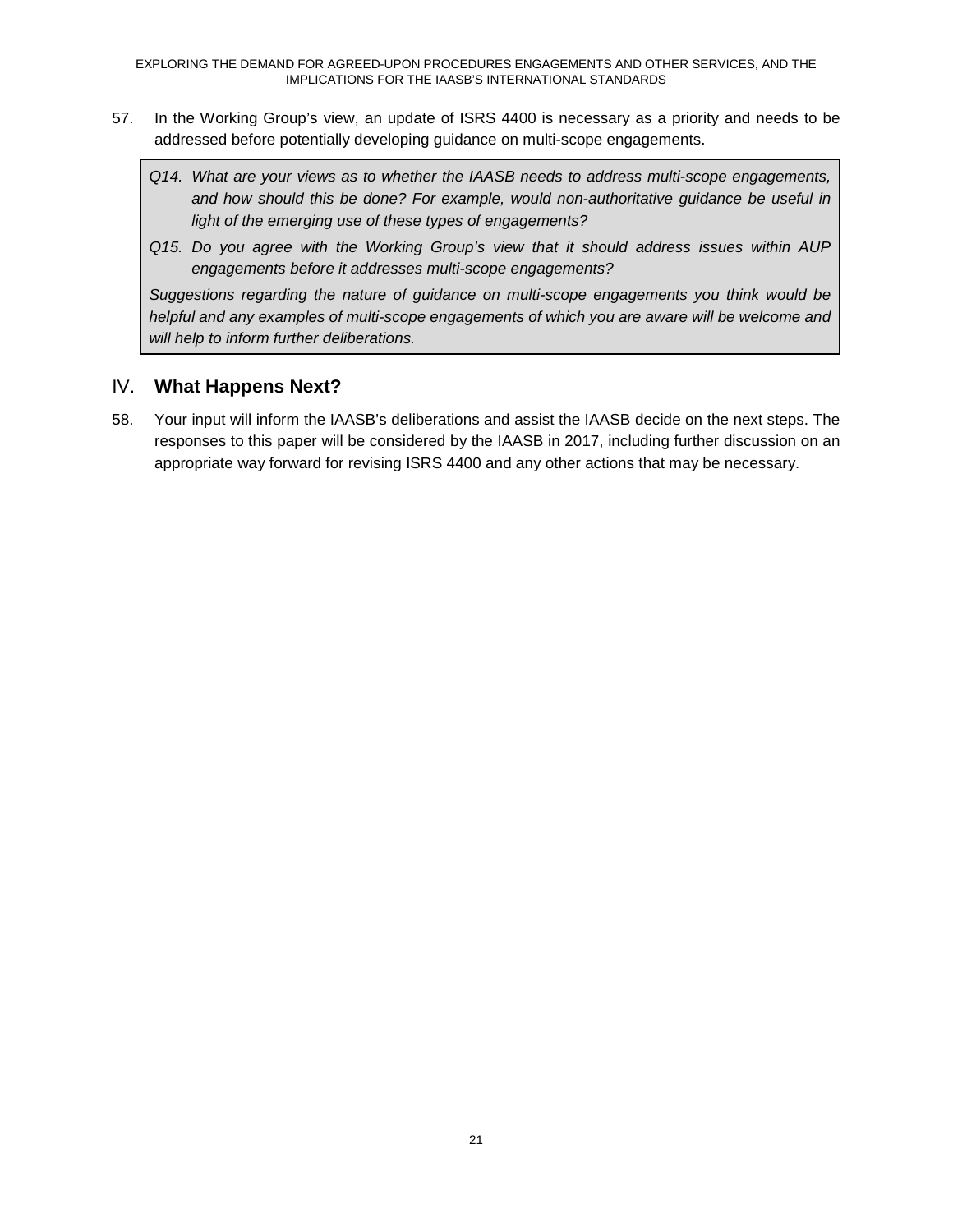# **Overview of Questions for Stakeholder Input**

The following questions for respondents relate to the matters set out in this Discussion Paper, and also appear following the relevant discussion in this document. The Working Group welcome responses to any or all of these questions. Responses will be most helpful when they clearly indicate to which question the response relates and articulate respondents' rationale for their views.

### **The Role of Professional Judgment and Professional Skepticism in an AUP Engagement**

- *Q1. Results from the Working Group's outreach indicate that many stakeholders are of the view that professional judgment has a role in an AUP engagement, particularly in the context of performing the AUP engagement with professional competence and due care. However, the procedures in an AUP engagement should result in objectively verifiable factual findings and not subjective opinions or conclusions. Is this consistent with your views on the role of professional judgment in an AUP engagement? If not, what are your views on the role of professional judgment in an AUP engagement?*
- *Q2. Should revised ISRS 4400 include requirements relating to professional judgment? If yes, are there any unintended consequences of doing so?*

### **The Independence of the Professional Accountant**

*Q3. What are your views regarding practitioner independence for AUP engagements? Would your views change if the AUP report is restricted to specific users?*

### **Terminology in Describing Procedures and Reporting Factual Findings in an AUP Report**

*Q4. What are your views regarding a prohibition on unclear or misleading terminology with related guidance about what unclear or misleading terminology mean? Would your views change if the AUP report is restricted?*

### **AUP Engagements on Non-Financial Information**

- *Q5. What are your views regarding clarifying that the scope of ISRS 4400 includes non-financial information, and developing pre-conditions relating to competence to undertake an AUP engagement on non-financial information?*
- *Q6. Are there any other matters that should be considered if the scope is clarified to include non-financial information?*

### **Using the Work of an Expert**

*Q7. Do you agree with the Working Group's views that ISRS 4400 should be enhanced, as explained above, for the use of experts in AUP engagements? Why or why not?*

### **Format of the AUP Report**

*Q8. What are your views regarding the Working Group's suggestions for improvements to the illustrative AUP report?*

*We would be particularly interested in receiving Illustrative reports that you believe communicate factual findings well.* 

### **AUP Report Restrictions – To Whom the AUP Report Should be Restricted**

*Q9. Do you agree that the AUP report can be provided to a party that is not a signatory to the engagement letter as long as the party has a clear understanding of the AUP and the conditions of the engagement? If not, what are your views?*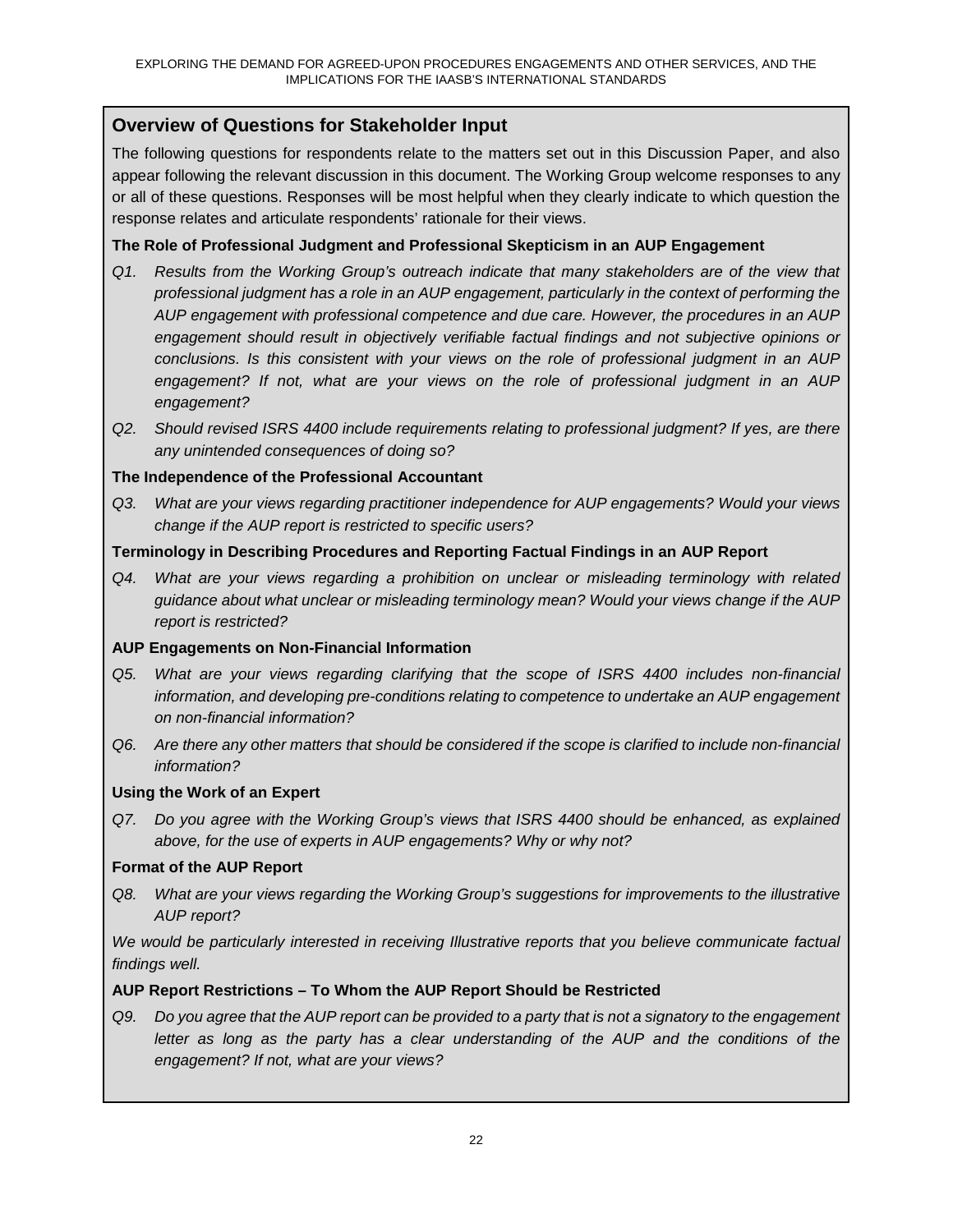### **AUP Report Restrictions – Three Possible Approaches to Restricting the AUP Report**

- *Q10. In your view, which of the three approaches described in paragraph 44 is the most appropriate (and which ones are not appropriate)? Please explain.*
- *Q11. Are there any other approaches that the Working Group should consider?*

#### **Recommendations Made in Conjunction with AUP Engagements**

*Q12. Do you agree with the Working Group's view that recommendations should be clearly distinguished from the procedures and factual findings? Why or why not?*

#### **Other Issues relating to ISRS 4400**

*Q13. Are there any other areas in ISRS 4400 that need to be improved to clarify the value and limitations of an AUP engagement? If so, please specify the area(s) and your views as to how it can be improved.*

#### **Multi-Scope Engagements**

- *Q14. What are your views as to whether the IAASB needs to address multi-scope engagements, and how should this be done? For example, would non-authoritative guidance be useful in light of the emerging use of these types of engagements?*
- *Q15. Do you agree with the Working Group's view that it should address issues within AUP engagements before it addresses multi-scope engagements?*

*Suggestions regarding the nature of guidance on multi-scope engagements you think would be helpful and any examples of multi-scope engagements of which you are aware will be welcome and will help to inform further deliberations.* 

The IAASB and the Working Group are interested in views that readers may have on these questions or any others that we have not yet considered in relation to the use of AUP and multi-scope engagements. Please submit written responses through the IAASB's website. Written responses are requested by **March 29, 2017**, to help the IAASB determine the way forward for the AUP project.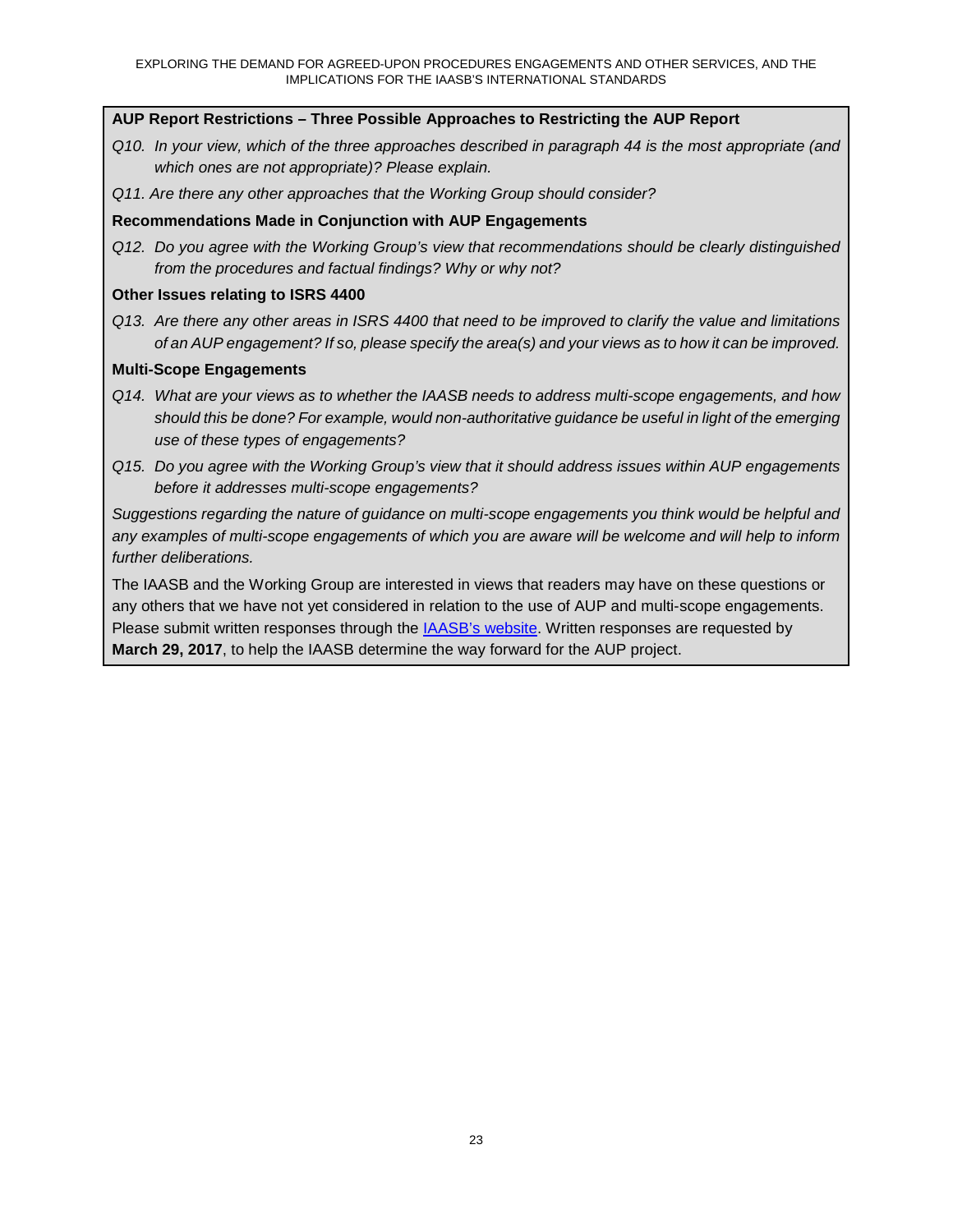# **Appendix A**

| AUP Engagements Where the Subject Matter                 | <b>AUP Engagements Where the Subject Matter</b>   |  |
|----------------------------------------------------------|---------------------------------------------------|--|
| Information Is Financial Information                     | Information Is Non-Financial Information          |  |
| Report on eligibility of expenditures claimed from a     | Report on the operation of internal controls over |  |
| funding program                                          | financial reporting                               |  |
| Report on revenues (e.g., for determining royalties,     | Report on compliance with "green packaging"       |  |
| rent, franchise fees based on a % of revenues)           | requirements                                      |  |
| Reconciliation between different financial reporting     | Report on number of passengers to a civil         |  |
| frameworks                                               | aviation authority                                |  |
| Report on compliance with bank covenants                 | Report on greenhouse gas emissions                |  |
| Report on capital adequacy ratio for regulatory          | Report on observation of destruction of fake or   |  |
| authorities                                              | defective goods                                   |  |
| Calculations of financial ratios of projected cash flows | Report on data generating processes for           |  |
| for reporting to tax authorities                         | national lottery draws                            |  |

### **Examples of Subject Matter Information on which AUP Engagements May be Performed**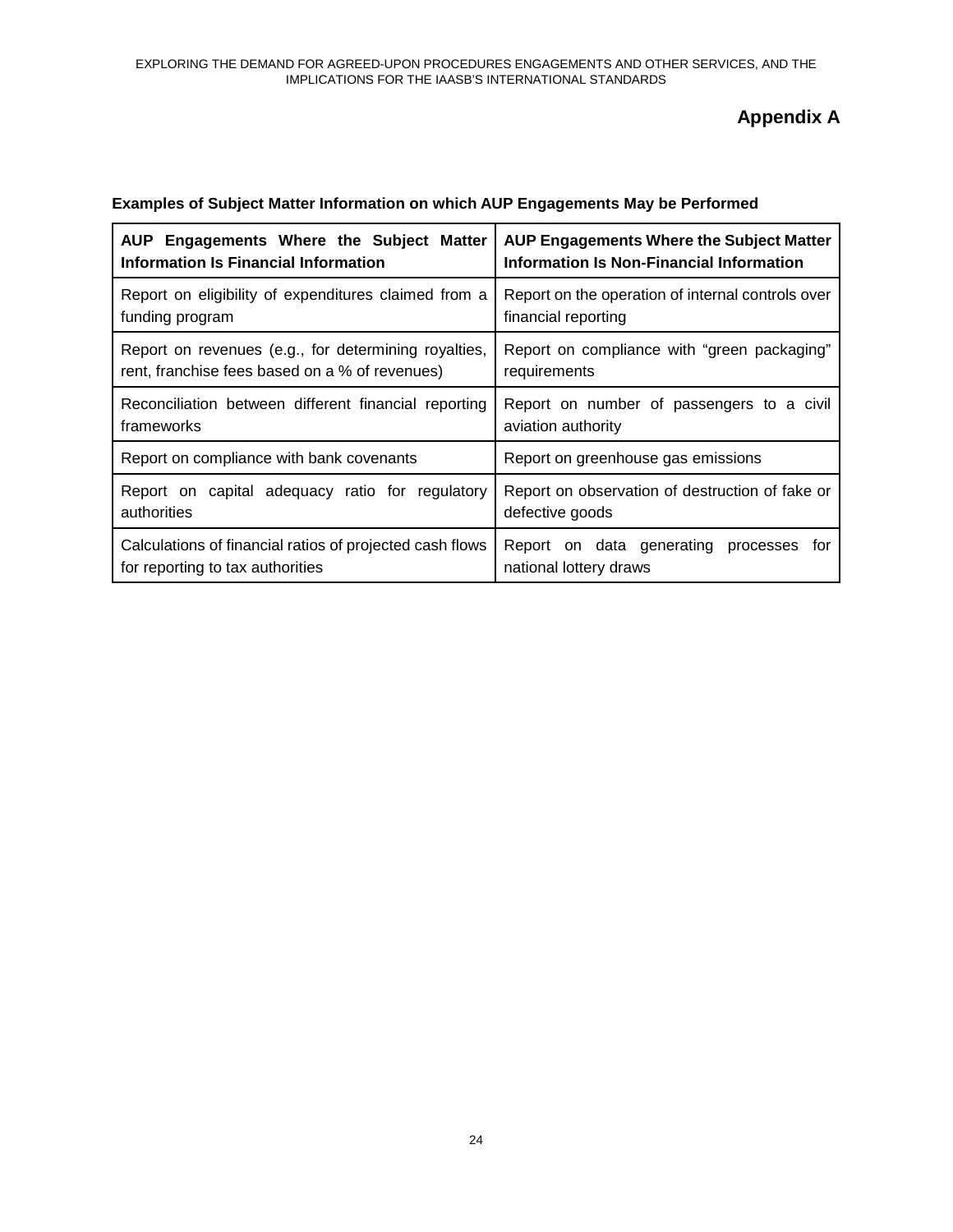The structures and processes that support the operations of the IAASB are facilitated by the International Federation of Accountants<sup>®</sup> or IFAC<sup>®</sup>.

The IAASB and IFAC do not accept responsibility for loss caused to any person who acts or refrains from acting in reliance on the material in this publication, whether such loss is caused by negligence or otherwise.

International Standards on Auditing, International Standards on Assurance Engagements, International Standards on Review Engagements, International Standards on Related Services, International Standards on Quality Control, International Auditing Practice Notes, Exposure Drafts, Consultation Papers, and other IAASB publications are published by, and copyright of, IFAC.

Copyright © November 2016 by IFAC. All rights reserved. Permission is granted to make copies of this work to achieve maximum exposure and feedback provided that each copy bears the following credit line: *"Copyright © November 2016 by the International Federation of Accountants® or IFAC®. All rights reserved. Used with permission of IFAC. Permission is granted to make copies of this work to achieve maximum exposure and feedback."*

The 'International Auditing and Assurance Standards Board', 'International Standards on Auditing', 'International Standards on Assurance Engagements', 'International Standards on Review Engagements', 'International Standards on Related Services', 'International Standards on Quality Control', 'International Auditing Practice Notes', 'IAASB', 'ISA', 'ISAE', 'ISRE', 'ISRS', 'ISQC', 'IAPN', and IAASB logo are trademarks of IFAC, or registered trademarks and service marks of IFAC in the US and other countries.

For copyright, trademark, and permissions information, please go to permissions or contact permissions@ifac.org.